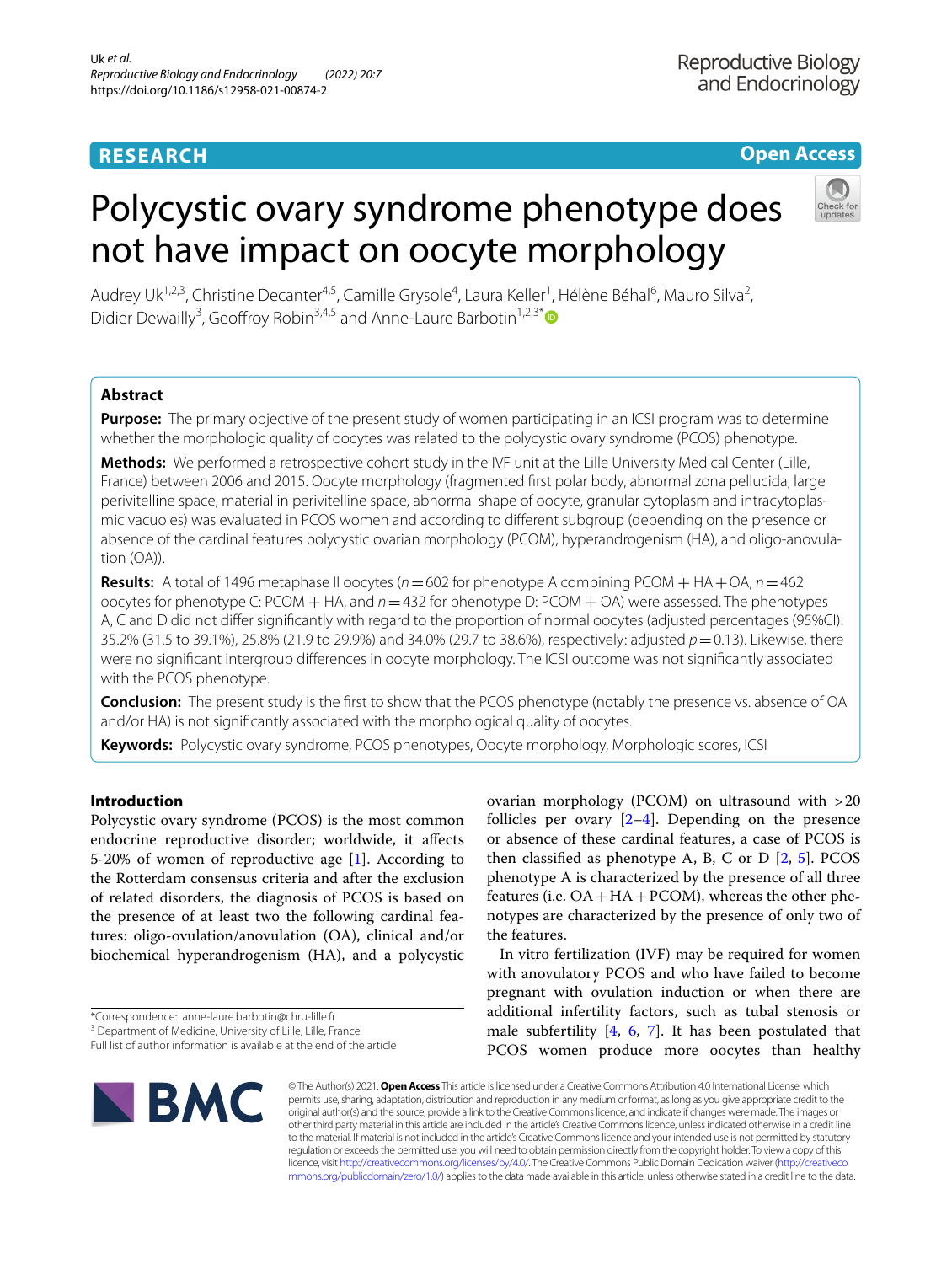women in response to controlled ovarian hyperstimulation (COH) [\[8–](#page-10-6)[11\]](#page-10-7). However, it is also suspected that these PCOS oocytes may be of poor quality as a result of intra- and extra-ovarian factors [[12\]](#page-10-8); this might lead to a lower fertilization rate, poor embryo quality, a lower implantation rate and a higher miscarriage rate  $[8-10, 1]$  $[8-10, 1]$  $[8-10, 1]$ [13,](#page-10-10) [14](#page-10-11)]. Indeed, it is well known that oocyte competence infuences embryonic development [[15\]](#page-10-12). To date, only a few studies have assessed the potential impact of diferent PCOS phenotypes on the outcomes of assisted reproductive technologies  $[16–19]$  $[16–19]$  $[16–19]$ . In a study of IVF procedures, Ramezanali and colleagues (2016) reported lower clinical pregnancy rates in PCOS phenotypes A and B than in controls - suggesting that the combination of HA and OA may afect embryonic development [[18\]](#page-11-1). Furthermore, the risk of miscarriage was greater for phenotypes A, B and D than for phenotype C (ovulatory PCOS)  $[16]$  $[16]$ . The heterogeneity of the PCOS study populations in these reports (i.e. interstudy diferences in the inclusion criteria and a mixture of IVF and ICSI procedures) makes it difficult to draw definitive conclusions. Nevertheless, it is likely that the oocytes are of poor morphologic quality in cases of full-blown PCOS. Furthermore, several studies have found that the oocyte's developmental competence might be impaired in women with PCOS [\[12,](#page-10-8) [20](#page-11-2)]. In particular, it has been suggested that the oocyte's morpho-logic quality is linked to its implantation potential [\[21](#page-11-3), [22\]](#page-11-4). On the one hand, Alikani and colleagues reported reduced pregnancy and implantation rates in women with exclusive replacement of embryos, originating from dysmorphic oocytes regardless of the oocyte abnormality features [[21\]](#page-11-3). On the other hand, Kahraman and colleagues have suggested that the oocytes with severe central granulation in their cytoplasm seem to have less implantation and on-going pregnancy potential [\[22](#page-11-4)]. Oocyte quality is a key limiting factor in female fertility; it refects the oocyte's intrinsic developmental potential and has an essential role in fertilization and subsequent development [\[23](#page-11-5)].

An oocyte's quality is primarily refected by its morphologic features. For instance, centrally located cytoplasm granulations are associated with low fertilization rates [[24\]](#page-11-6), poor pregnancy outcomes, and low live birth and miscarriage rates in ICSI programs [[25\]](#page-11-7). However, little is known about the relationship between oocyte morphology and the PCOS phenotype. Indeed, the infuence of the oocyte's competence on the reproductive potential of women with PCOS depends on the phenotype and the related comorbidities  $[15]$  $[15]$ . Thus, the primary objective of the present study of women in an ICSI program was to determine whether oocyte morphologic quality varies from one PCOS phenotype to another. To this end, we used the criteria routinely applied in IVF centers to evaluate the oocytes' morphological features. The study's secondary objective was to determine whether the oocyte morphology difers when comparing women with PCOS, women with PCOM only, and other (control) women in an ICSI program.

#### **Material and methods**

#### **Study design and population**

Data on clinical, endocrine and ultrasound features were extracted from a computerized database compiled between January 2006 and December 2015 in the IVF center at Lille University Medical Center (Lille, France). Women having participated in an ICSI program were included retrospectively. The study results were reported in compliance with the STROBE statement [\[26](#page-11-8)]. In line with the French legislation on retrospective studies of routine clinical practice, the study protocol was approved by the Lille hospital committee.

For the PCOS group, the inclusion criteria were (i) age 18–38, (ii) a confrmed diagnosis of PCOS (see below); (iii) the presence of at least one COH procedure followed by successful oocyte retrieval; and (iv) inclusion in an ICSI program in a sole indication of male infertility. The non-inclusion criteria were (i) previous pelvic or ovarian surgery, (ii) previous or ongoing endocrine disorders (other than PCOS), and (iii) use of medications known to have an infuence on the endocrine profile. The following exclusion criteria were:  $age < 18$  or more than 38years, a low suspected ovarian reserve [[27\]](#page-11-9) (FSH>12IU/l), pregnant or breastfeeding women, and hormonal contraceptive users. We excluded women with diferential diagnosis for PCOS: hyperprolactinemia (serum prolactin >20ng/ml on two separate determinations), functionnal hypothalamic amenorrhea, other congenital or acquired gonadotropic defciencies, nonclassic 21-hydroxylase defciency (basal 17-hydroxyprogesterone (17-OHP) >5ng/ml and/or post-adrenocorticotrophic hormone-stimulated value >12ng/ml). Ovarian or adrenal tumours were excluded on the basis of serum total testosterone (TT) or dehydroepiandrosterone sulfate levels lower than 1.5ng/ml or 15μmol/l, respectively. Moreover, any patient with at least one follicle with a diameter>9mm at U/S or a serum estradiol (E2) level above 80pg/ml was excluded from the study. Women with a history of pelvic or ovarian surgery, severe endometriosis, anovulation and/or hyperandrogenism not related to PCOS were also excluded from the study.

All patients were diagnosed with PCOS (according to the modifed Rotterdam classifcation) and so fulflled at least two of the following three criteria: OA, clinical and/or biochemical HA, and PCOM (defined as  $\geq$ 19 follicles per ovary) and/or an excessive serum anti-Müllerian hormone (AMH) level  $\geq$  35 pmol/l), as previously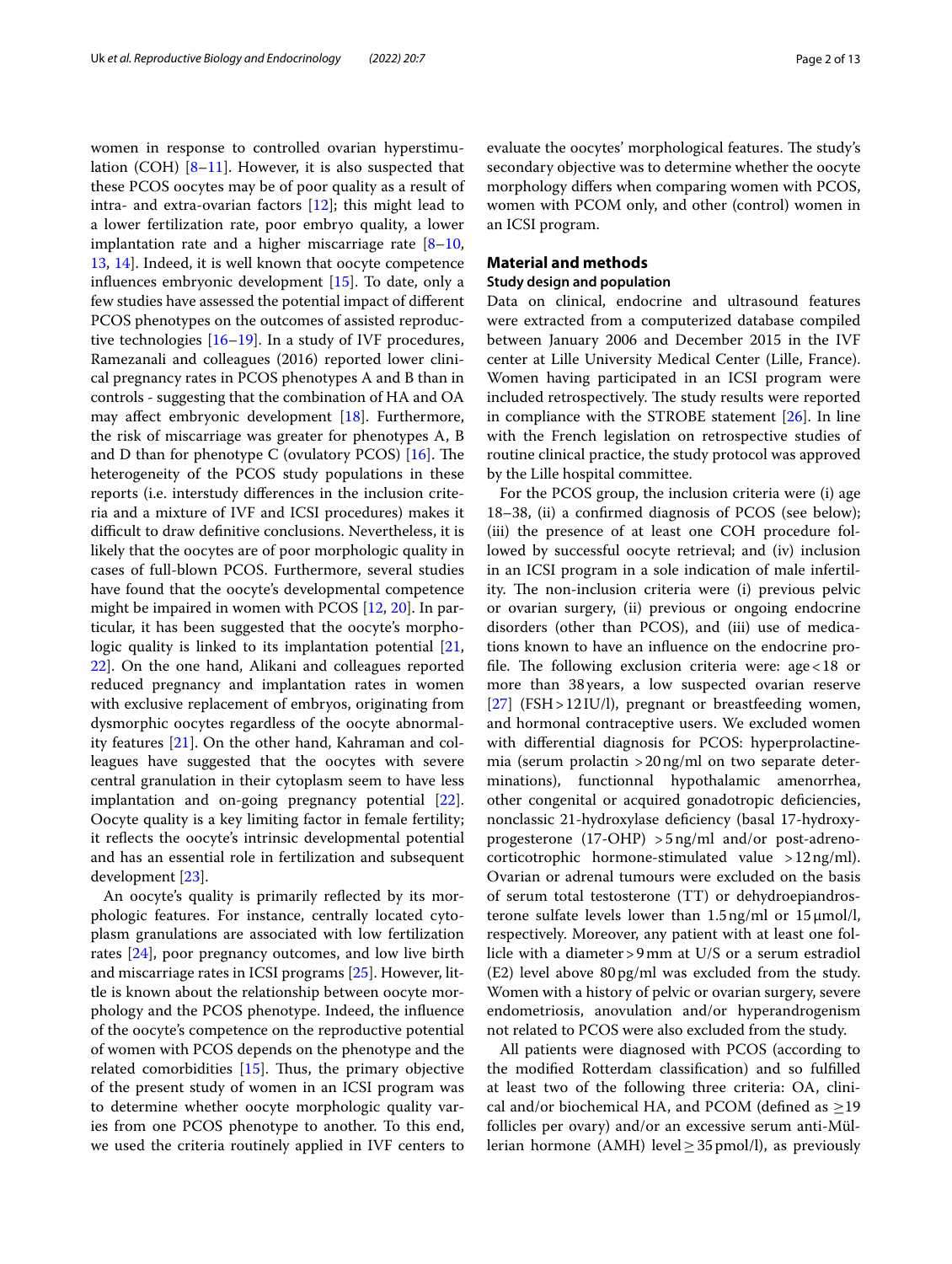reported [\[28](#page-11-10), [29\]](#page-11-11). Clinical HA was defned as the presence of hirsutism (with a modifed Ferriman–Gallwey score  $\geq$  6) and/or acne in more than two body areas [\[30](#page-11-12)]. Biochemical HA was defned as serum total testosterone (T) and/or androstenedione level above the 95th percentile value for controls with normal cycles  $(>0.53 \text{ ng/mL})$ and > 2.07 ng/mL, respectively) [ $29$ ]. OA was defined as amenorrhea or a cycle length above 35days.

We included a total of 65 women in the PCOM-only group. Indeed, some researchers consider that PCOM is part of a complex PCOS spectrum disorder, with abnormal granulosa cell activity  $[31, 32]$  $[31, 32]$  $[31, 32]$  $[31, 32]$ . The inclusion criteria for this group were (i) age 18–38, (ii) PCOM defned as either an ovarian volume $\geq 10$ ml, an ovarian surface area $\geq$  5.5 cm<sup>2</sup>, a follicle number per ovary (FNPO)  $\geq$ 19 or an AMH level $\geq$  35 pmol/l or both [\[28\]](#page-11-10), (iii) the presence of at least one COH procedure followed by successful oocyte retrieval; and (iv) inclusion in an ICSI program in a sole indication of male infertility. The following exclusion criteria were: age<18 or more than 38 years, a low suspected ovarian reserve [\[27\]](#page-11-9), pregnant or breastfeeding women, any additional Rotterdam criteria (i.e. HA and/or OA), hormonal contraceptive users, previous pelvic or ovarian surgery and any risk factors for infertility (pelvic surgery, endometriosis etc) and use of medications known to have an infuence on the endocrine profle.

For the control group comprising 58 women, the inclusion criteria were (i) age 18–38, (ii) ovulatory cycles, no signs of hyperandrogenism, an FNPO between 8 and 18 follicles in each ovary, FSH <10IU/L, and AMH <35pmol/L, (iii) the presence of at least one COH procedure followed by successful oocyte retrieval; and (iv) inclusion in an ICSI program in a sole indication of male infertility. The following exclusion criteria were:  $age < 18$ or more than 38 years, a low suspected ovarian reserve [[27\]](#page-11-9), pregnant or breastfeeding women, and hormonal contraceptive users, (previous pelvic or ovarian surgery, any Rotterdam criteria or risk factors for infertility (pelvic surgery, endometriosis etc.) and use of medications known to have an infuence on the endocrine profle.

The 110 women diagnosed with PCOS were classified into four phenotype subgroups (Table  $1$ ). As there was only one woman with a PCOS B phenotype, we excluded her (for reasons of representativeness) from the study population. Hence, 109 women were included in the fnal analysis (PCOS A: 41 patients and 77cycles; PCOS C: 31 patients and 57cycles; PCOS D: 37 patients and 55cycles). A total of 189 ICSI treatment cycles were analyzed during the study period. In all cases, male factor infertility indicated ICSI with fresh ejaculated spermatozoa only. ICSI cycles using surgically acquired sperm were excluded. Additionally, only ICSI cycles following sperm processing using density gradient for sperm selection were included in the study.

#### **Laboratory tests and ultrasound examinations**

All patients had a baseline endocrine screen and ultrasound examination on the same day during the early follicular phase (i.e. between days 2 and 5). In patients with OA, the menstrual period was either spontaneous or induced by the administration of dydrogesterone. Serum FSH and estradiol (E2) levels were measured using chemiluminescent, two-site immunoassays on a multiparameter system (Axsym®; Abbott Laboratories, Chicago, IL, USA). Serum AMH levels were measured using a second-generation enzyme immunoassay (A16507, Beckman Coulter, Immunotech, Villepinte, France). Delta-4-androstenedione and total testosterone levels were measured in duplicate using a radioimmunoassay, as described previously [[33\]](#page-11-15). The baseline FNPO assessment was performed with a Voluson E8 Expert system (General Electric Systems®) and a 5–9MHz transvaginal transducer, by counting all the follicles with a diameter of 2 to 9 mm, as described previously  $[28, 34]$  $[28, 34]$  $[28, 34]$  $[28, 34]$ . The mean follicle count for the left and right ovaries was used in the statistical analysis.

#### **The COH protocol**

All patients underwent a gonadotropin-releasing hormone (GnRH) agonist or antagonist protocol. In the agonist protocol, daily injections with triptorelin (0.1mg) were initiated 1 week before the expected start of the

#### <span id="page-2-0"></span>**Table 1** Criteria defning the four PCOS phenotypes

| <b>Modified Rotterdam Criteria</b>                | Polycystic ovary syndrome |                    |             |                    |  |
|---------------------------------------------------|---------------------------|--------------------|-------------|--------------------|--|
|                                                   | Phenotype A               | <b>Phenotype B</b> | Phenotype C | <b>Phenotype D</b> |  |
| Oligoanovulation                                  | Yes                       | Yes                | Νo          | Yes                |  |
| Clinical and/or biochemical hyperandrogen-<br>ism | Yes                       | Yes                | Yes         | No                 |  |
| PCOM, AMH $\geq$ 35 pmol/l, or both               | Yes                       | Nο                 | Yes         | Yes                |  |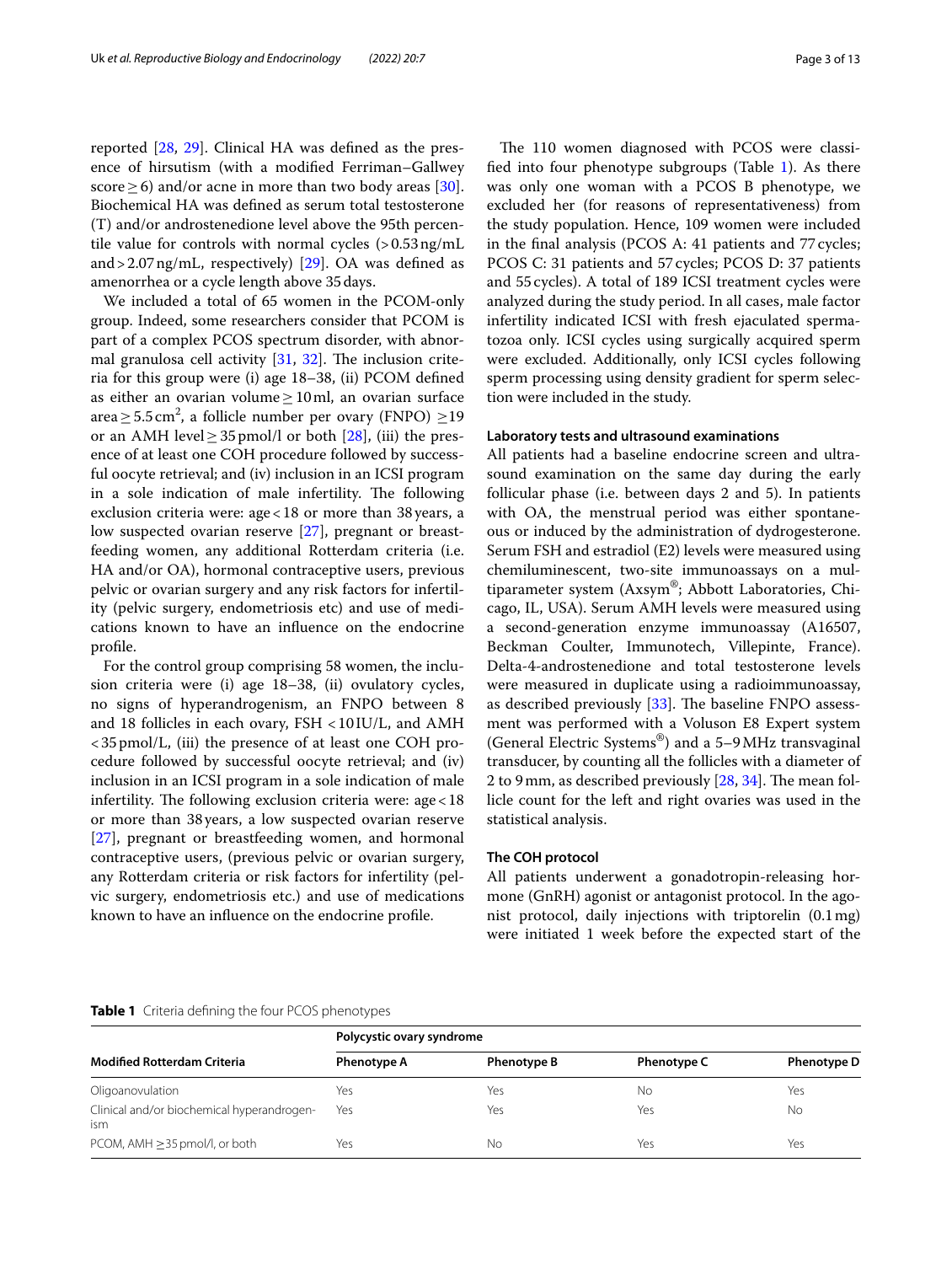following cycle. Desensitization was checked 12-15days after initiation of the agonist protocol. When the E2 concentration was below 50pg/mL and an ultrasound examination had confrmed the absence of functional ovarian cysts, COH was initiated with daily injections of recombinant FSH (rFSH) or human menopausal gonadotropin (HMG). In the antagonist protocol, women received daily injections of gonadotropins (rFSH or HMG) starting on day 2 of menstrual bleeding, followed by treatment with a GnRH antagonist (Ganirelix/Orgalutran®, MSD®, Courbevoie, France) starting on day 6 of the rFSH treatment. The starting dose of FSH ranged from 75 to 225 IU/d, depending on the body mass index (BMI), the antral follicle count, and the serum AMH level. The FSH dose was then set individually as a function of the E2 level and follicular growth during COH. Recombinant human chorionic gonadotropin (hCG, Ovitrelle®, Merck, Lyon, France) was administered when at least three follicles with a diameter>17mm were observed on ultrasound at the same time as a consistent rise in the serum E2 level. Oocytes were retrieved (using transvaginal ultrasound-guided needle aspiration) 36h after the hCG injection.

#### **ICSI procedure and assessment of oocyte morphology**

On the day of the ICSI, a semen sample was obtained by masturbation and collected in a sterile container. Sperm processing was performed with two discontinuous layers of PureSperm® (JCD, La Mulatière, France). After semen liquefaction, 1 to 2mL of the ejaculates were layered in a sterile Falcon tube and centrifuged for 20min at 300 x g. Following centrifugation, the supernatant was aspirated and discarded. Next, pellets containing selected spermatozoa were aspirated and transferred into new sterile Falcon tubes containing washing medium (Ferticult Hepes®, JCD, La Mulatière, France) and centrifuged at 300×g for 10min. Pellet were re-suspended in 100 μL of Ferticult Hepes® medium and used for ICSI procedure. Sperm concentration and progressive sperm motility in the fnal preparation were assessed in the fnal preparation.

Two hours after the oocyte retrieval, the oocytes were stripped using chemical and mechanical methods. Each cumulus-oocyte complex was plunged for 20 s into a hyaluronidase solution (80 IU/mL, FertiPro $\mathcal{O}_1$ , France), following by successive aspirations and expulsions through a micropipette to remove the cumulus and the corona radiata cells. The oocytes' meiotic maturity and morphology were evaluated by two independent operators at the time of the ICSI, using an inverted microscope (Leica DMIRB, Leica Microsystems®, Germany) and a magnification of  $\times$  400. A metaphase II oocyte was considered as morphologically normal when it exhibited a clear, homogenous cytoplasm with a uniform texture, with a smooth surface (with no vacuoles, smooth endoplasmic reticulum or granulations), a round-clear zona pellucida, with perivitelline space of normal size containing a single-non fragmented, round or ovoid, normal-sized first polar body.

The oocytes were screened for extracytoplasmic and intracytoplasmic abnormalities. The possible extracytoplasmic morphologic abnormalities were as follows: a fragmented or abnormal frst polar body, an abnormal zona pellucida (thick, fne, or irregular), the presence of a large perivitelline space (PVS), the presence of material in the PVS, and an abnormally shaped oocyte. The possible intracytoplasmic morphological abnormalities included an abnormally granular cytoplasm (heterogeneous granulations or granulations concentrated in a central zone) and the presence of one or more vacuoles. In accordance with international guidelines, huge oocytes and/or oocytes containing inclusions of smooth endoplasmic reticulum were not injected [\[35\]](#page-11-17). Two oocyte morphology scores were determined: the average oocyte quality index  $(AOQI)$  [[36\]](#page-11-18) and the metaphase  $(M)II$  oocyte morphologic score (MOMS)  $[37]$ . The AOQI is calculated by frst rating each oocyte for the presence (score: 1) or absence (score: 0) of each of the following morphologic abnormalities: granular cytoplasm, an abnormal zona pellucida, a fragmented or abnormal polar body, a large PVS, material in the PVS, an abnormal shape, and vacuoles. The AOQI then corresponds to the ratio between the total number of abnormalities counted and the total number of MII oocytes. The MOMS quantifies the severity of the morphologic characteristics in relation to the associated ICSI outcome; oocytes with a low MOMS rate have a greater implantation potential than those with a high MOMS rate (Table [2](#page-3-0)).

As reported previously, our evaluation of morphologic oocyte quality is highly reproducible (as judged by the level of inter-operator agreement) [\[36](#page-11-18)].

<span id="page-3-0"></span>**Table 2** Metaphase II oocyte morphological score (MOMS, from Rienzi et al., 2008 [[37\]](#page-11-19))

| <b>Extracytoplasmic features</b> |     |
|----------------------------------|-----|
| Abnormal first polar body        | 2.0 |
| Large perivitelline space        | 14  |
| <b>Cytoplasmic features</b>      |     |
| Granular cytoplasm               | 14  |
| Centrally located granular area  | 27  |
| Vacuoles                         | 21  |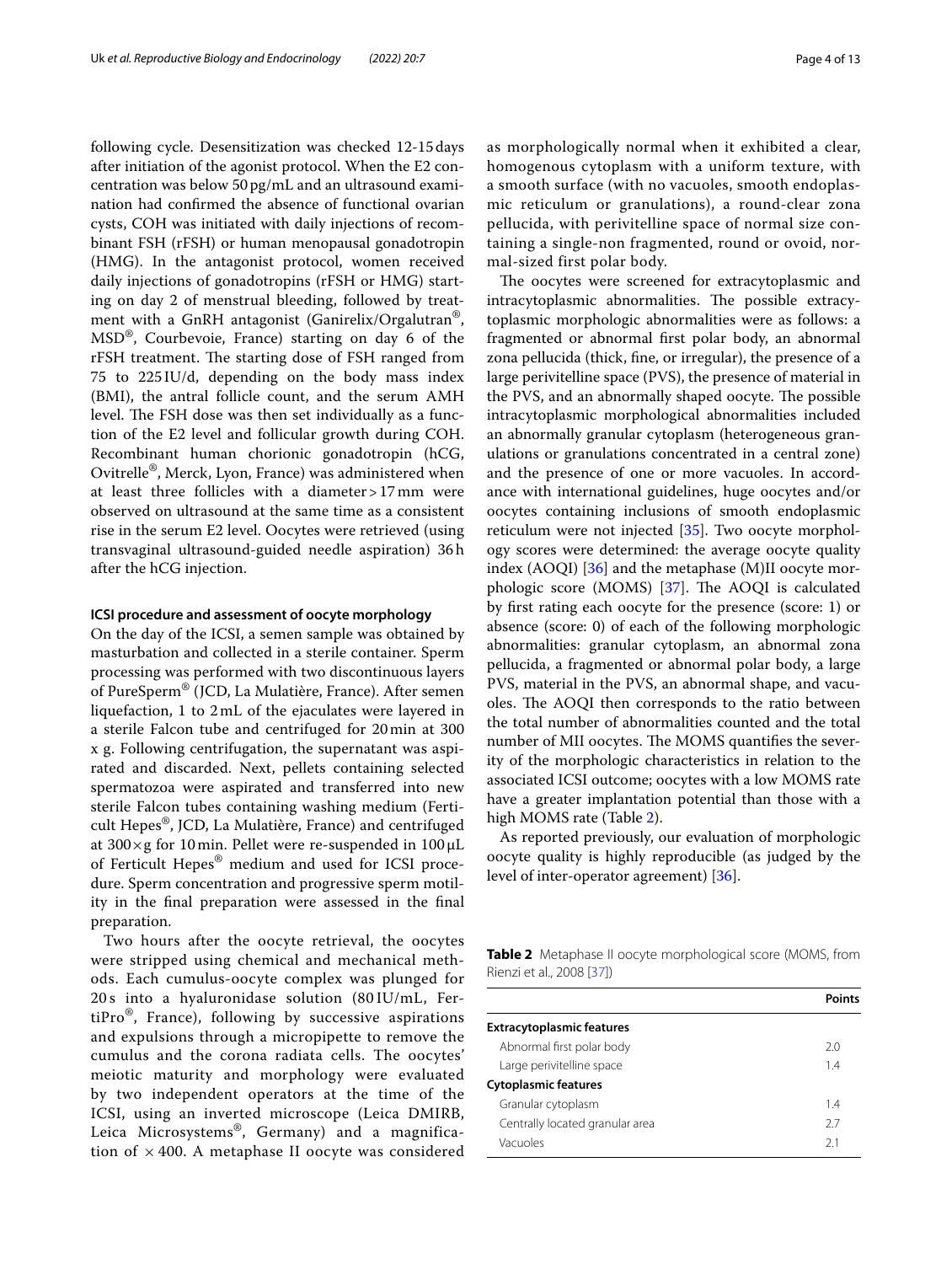#### **Evaluation of embryos and ICSI cycles**

Each MII oocyte was microinjected as part of a ICSI procedure described previously [[38\]](#page-11-20). Fertilization (the presence of two distinct pronuclei) was scored 16-18h after injection. Morphological embryo quality (i.e. the number of blastomeres, cell symmetry and fragmentation) was evaluated on day 2 or 3 according to the European Society of Human Reproduction and Embryology classifcation [\[35](#page-11-17)] A "top-quality embryo" was defned as the presence of four blastomeres on day 2 or eight blastomeres on day 3, symmetrical cleavage, and a fragmentation rate below 10% [\[35\]](#page-11-17). Top-quality embryos were scored as grade 1, and poor-quality embryos were scored as grade 3. Supernumerary top-quality embryos were frozen for subsequent transfer. Ultrasound-guided embryo transfer was performed 2 or 3days after oocyte retrieval.

Luteal phase support (vaginal micronized progesterone 200mg, 3 times a day) was indicated for all patients and was initiated on the evening of oocyte retrieval. The small proportion of freeze-all cycles (no fresh embryo transfers) was not taken into account in the comparisons of the ICSI outcomes.

#### **Outcomes**

For the PCOS, PCOM-only and control groups, oocyte quality and morphology were assessed at the time of ICSI injection with regard to the oocyte maturity index (defned as the ratio between the number of MII oocytes and the total number of oocytes collected), the seven extracytoplasmic and intracytoplasmic abnormalities mentioned above, the AOQI, and the MOMS were performed.

After excluding cycles using frozen-thawed sperm, we evaluated the fertilization rate (FR), implantation rate (IR), clinical pregnancy rate (CPR), live birth rate (LBR) per transfer for day 2-3 embryos in fresh cycles, miscarriage rate ( $MR$ ), and cumulative CPR. The IR was defined as the ratio between the number of gestational sacs with fetal heart activity and the number of embryos transferred. The live birth rate was defined as the number of live births per embryo transfer in fresh cycles. The cumulative CPR pregnancy rate was defned as the number of pregnancies with at least one gestational sac exhibiting fetal heart activity, including embryo transfers in fresh cycles and frozen-thawed cycles performed between 2006 and 2016.

#### **Statistical analysis**

Quantitative variables were expressed as the mean $\pm$ standard deviation (for normally distributed datasets) or as the median [interquartile range (IQR)] otherwise. Normality of distributions was checked graphically and using Shapiro Wilk test. Categorical variables were expressed by frequencies and percentages. Comparisons of subject's characteristics (at the frst cycle) between the three PCOS phenotypes were performed with Chi-square test for current smoker women; and with analysis of variance for normally distributed quantitative variables or Kruskal-Wallis test otherwise. Post-hoc pairwise comparisons were performed in case of global signifcant diference and a Bonferroni correction was applied.

Groups were compared (i.e. PCOS vs PCOM-only vs controls; PCOS phenotypes A vs. C vs. D) using generalized estimating equation (GEE) models (to account for the correlation between repeated cycles in the same woman). A GEE model with binomial distribution and a logit link function was used for the binary dependent variables (agonist protocol, the number of normal oocytes and the number of each abnormality on all the oocytes, clinical pregnancy rate, live birth rate, miscarriage rate), and a GEE model with Poisson distribution and a logit link function was used for count outcomes (the total number of retrieved oocytes, the number of matured oocytes, number of day 2-3 embryos obtained, number of frozen embryos and the number of fresh transferred embryos, cumulative CPR per cycle); and for ratios (proportion of MII oocytes, fertilization rate, grade 1 embryos rate, grade 3 embryos rate, implantation rate, cumulative CPR per transfer) by considering the numerators as dependent variable and the denominators as an ofset variable. A linear mixed model with the patient as a random efect was used for comparisons of quantitative dependent variables (age of women, number of stimulation days, total dose of FSH, Estradiol on hCG day, AOQI score per cycle, average MOMS score per cycle). Comparisons of cycle outcomes were further adjusted for well-established, pre-specifed confounding factors (namely the woman's age, BMI, smoking status, COH, and total dose of FSH). When analyzing the CPR for fresh embryos transfers, the number of fresh embryos transferred was also considered as a confounding factor. For the two cumulative CPRs (per cycle, and per total number of transfers), the number of total embryos transferred was considered as additional confounding factor. All statistical analyses were performed with SAS software (version 9.4, SAS Institute Inc., Cary, NC, USA). All tests were two-tailed, and the threshold for statistical signifcance was set to  $p < 0.05$ .

### **Results**

#### **The study population**

A total of 109 women (aged between 22 and 37) were diagnosed with PCOS and had undergone a total of 189 ICSI cycles.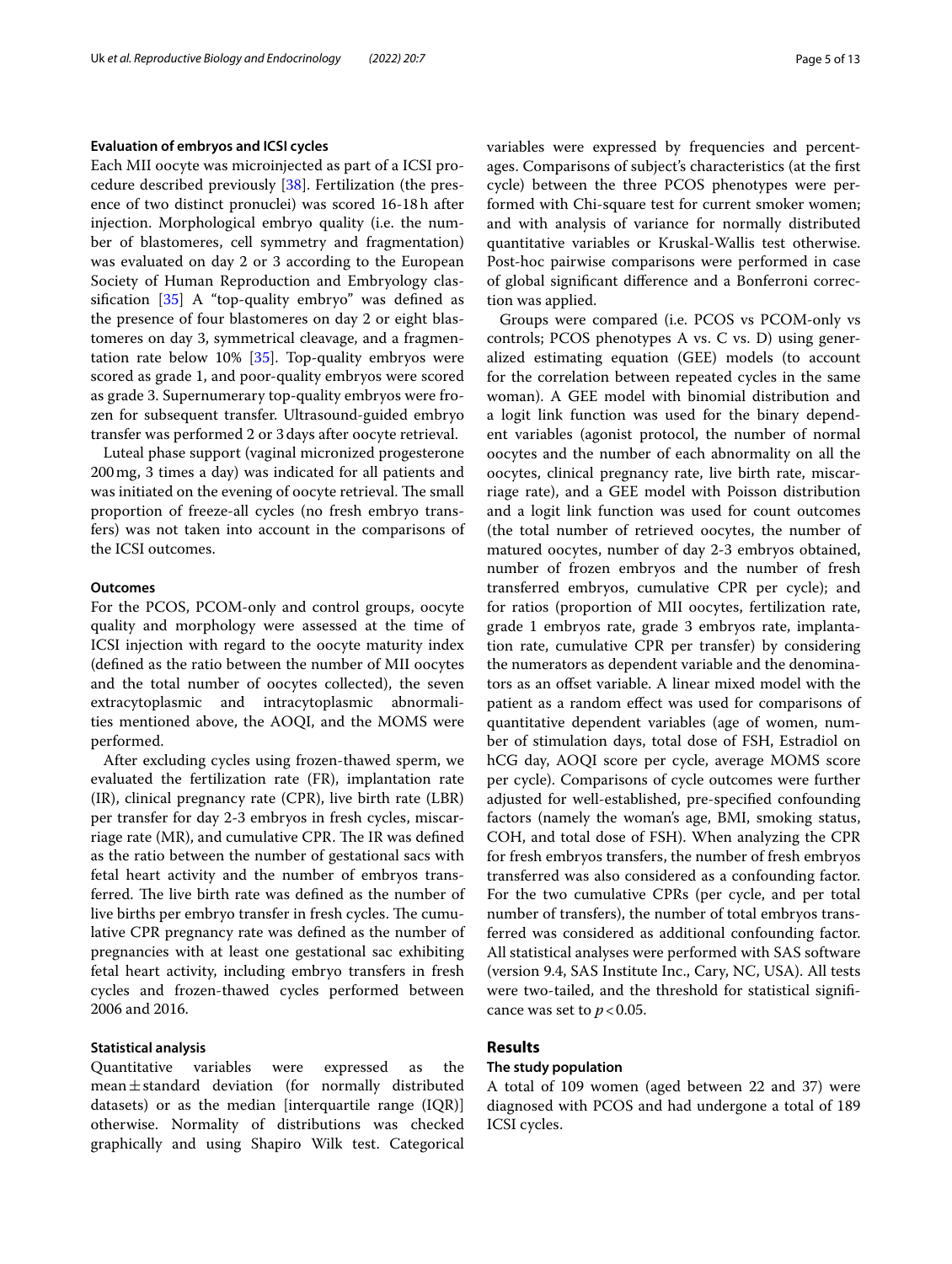| PCOS B ( $n = 1$ ) was excluded     | PCOS A<br>$N = 41$            | PCOS C<br>$N = 31$           | PCOS D<br>$N = 37$           | p value |
|-------------------------------------|-------------------------------|------------------------------|------------------------------|---------|
|                                     |                               |                              |                              |         |
| Woman's age at first ICSI cycle (y) | $29.2 \pm 3.2$                | $28.6 \pm 4.1$               | $29.1 \pm 3.4$               | 0.77    |
| Man's age (y)                       | $32.9 \pm 4.5$                | $32.0 \pm 7.2$               | $32.6 \pm 4.5$               | 0.80    |
| Current smoking, n (%)              | 9(22.0)                       | 14 (45.2) $\textdegree$      | 5 $(13.5)^{b}$               | 0.009   |
| BMI ( $\text{kg/m}^2$ )             | $27.7 \pm 6.7$                | $26.4 \pm 6.0$               | $26.3 \pm 5.0$               | 0.48    |
| Waist circumference (cm)            | $86.6 \pm 16.3$               | $84.0 \pm 14.8$              | $84.6 \pm 12.8$              | 0.74    |
| Testosterone (ng/mL)                | $0.4 \pm 0.2^{\circ}$         | $0.3 \pm 0.2$                | $0.3 \pm 0.1^a$              | 0.004   |
| Delta-4-androstenedione (ng/mL)     | $2.3 \pm 0.7^{\circ}$         | $2.1 \pm 0.7^c$              | $1.3 \pm 0.4^{ab}$           | < 0.001 |
| LH (IU/L)                           | $5.6 \pm 2.6$ bc              | $4.1 \pm 1.9^a$              | $4.2 \pm 2.0^a$              | 0.006   |
| FSH (IU/L)                          | $4.8 \pm 1.1$                 | $5.2 \pm 1.4$                | $4.7 \pm 1.0$                | 0.23    |
| LH/FSH ratio (IU/L)                 | 1.1 $[0.9-1.4]$ <sup>bc</sup> | $0.8$ [0.6-1.0] <sup>a</sup> | $0.8$ [0.7-1.2] <sup>a</sup> | < 0.001 |
| AMH (pmol/L)                        | 74.8 $\pm$ 37.4 <sup>bc</sup> | $47.3 \pm 17.1^{\circ}$      | $56.2 \pm 19.9^a$            | < 0.001 |
| FNPO(n)                             | $26.8 \pm 10.1$               | $21.7 \pm 8.2$               | $23.1 \pm 8.0$               | 0.042   |

<span id="page-5-0"></span>**Table 3** Clinical and endocrine characteristics, by PCOS phenotype

Values are quoted as the mean  $\pm$  standard deviation, the mean [IQR], or n (%)

<sup>a</sup>  $p$  < 0.05 vs. PCOS A after Bonferroni correction

<sup>b</sup>  $p$  < 0.05 vs. PCOS C after Bonferroni correction

<sup>c</sup>  $p$  < 0.05 vs. PCOS D after Bonferroni correction

Abbreviations: *y* years, *BMI* body mass index, *LH* luteinizing hormone, *FSH* follicle-stimulating hormone, *IQR* interquartile range, *AMH* anti-Müllerian hormone, *FNPO* follicle number per ovary

The clinical and endocrine characteristics of the phe-notype groups are summarized in Table [3.](#page-5-0) There were no statistically signifcant diferences between the three phenotype groups with regard to the woman's age at the time of the frst ICSI attempt, the BMI, the male partner's age, or the FSH levels. The serum AMH level was significantly higher for phenotype A  $(74.8 \pm 37.4)$  than for phenotypes C  $(47.3 \pm 17.1)$  and D  $(56.2 \pm 19.9)$   $(p < 0.001)$ . Androstenedione levels were signifcantly higher for phenotypes A and C than for phenotype D. The only signifcant diference in the serum testosterone concentration concerned phenotypes A and D (respectively,  $0.4 \pm 0.2$  vs  $0.3 \pm 0.1$ ;  $p = 0.004$ ). The characteristics of the COH and outcomes for respectively 77, 57 and 55cycles in the phenotype A, C and D groups are summarized in Table [4.](#page-5-1) There were no significant intergroup differences in the proportion of agonist protocols, the total dose of gonadotropin, and the total numbers of retrieved and MII oocytes.

<span id="page-5-1"></span>

|  | Table 4 Clinical and laboratory characteristics in ICSI cycles, by PCOS phenotype |
|--|-----------------------------------------------------------------------------------|

| PCOS B ( $n = 1$ ) was excluded      | <b>PCOS A</b><br>$N = 41$ | PCOS C<br>$N = 31$ | <b>PCOS D</b><br>$N = 37$ | p value  | Adjusted p |
|--------------------------------------|---------------------------|--------------------|---------------------------|----------|------------|
| Number of ICSI cycles                | 77                        | 57                 | 55                        |          |            |
| Woman's age during the ICSI cycle    | $29.6 \pm 3.3$            | $29.0 \pm 4.3$     | $29.7 \pm 3.2$            | 0.48     |            |
| Protocol:                            |                           |                    |                           | 0.73     |            |
| Agonist, n (%)                       | 38 (49.4)                 | 29 (50.9)          | 24 (43.6)                 | $\equiv$ |            |
| Antagonist, n (%)                    | 39 (50.6)                 | 28 (49.1)          | 31 (56.4)                 | -        |            |
| Number of days of stimulation        | $12.9 \pm 2.5$            | $12.1 \pm 2.5$     | $12.1 \pm 1.9$            | 0.15     |            |
| Total dose of FSH, IU                | $1812 + 872$              | $2016 + 1076$      | $1741 + 700$              | 0.41     |            |
| Estradiol on hCG day, pg/mL          | $7666 + 1454$             | $2363 + 1387$      | $7387 + 1706$             | 0.42     | $\equiv$   |
| Mean number of oocytes retrieved (N) | $12.2 \pm 6.0$            | $12.1 \pm 5.2$     | $11.8 \pm 6.2$            | 0.92     | 0.92       |
| Mean number of MII oocytes (n)       | $7.8 \pm 4.6$             | $8.1 \pm 3.6$      | $7.9 \pm 4.8$             | 0.91     | 0.98       |
| Proportion of MII oocytes, n/N (%)   | 602/939 (64.1)            | 462/692 (66.8)     | 432/648 (66.7)            | 0.85     | 0.94       |

Values are quoted as the mean  $\pm$  standard deviation or n (%)

The *p* value was adjusted for the woman's age, BMI and current smoking status, the type of COH protocol, and the total dose of FSH

Abbreviations: *FSH* follicle-stimulating hormone, *MII* metaphase II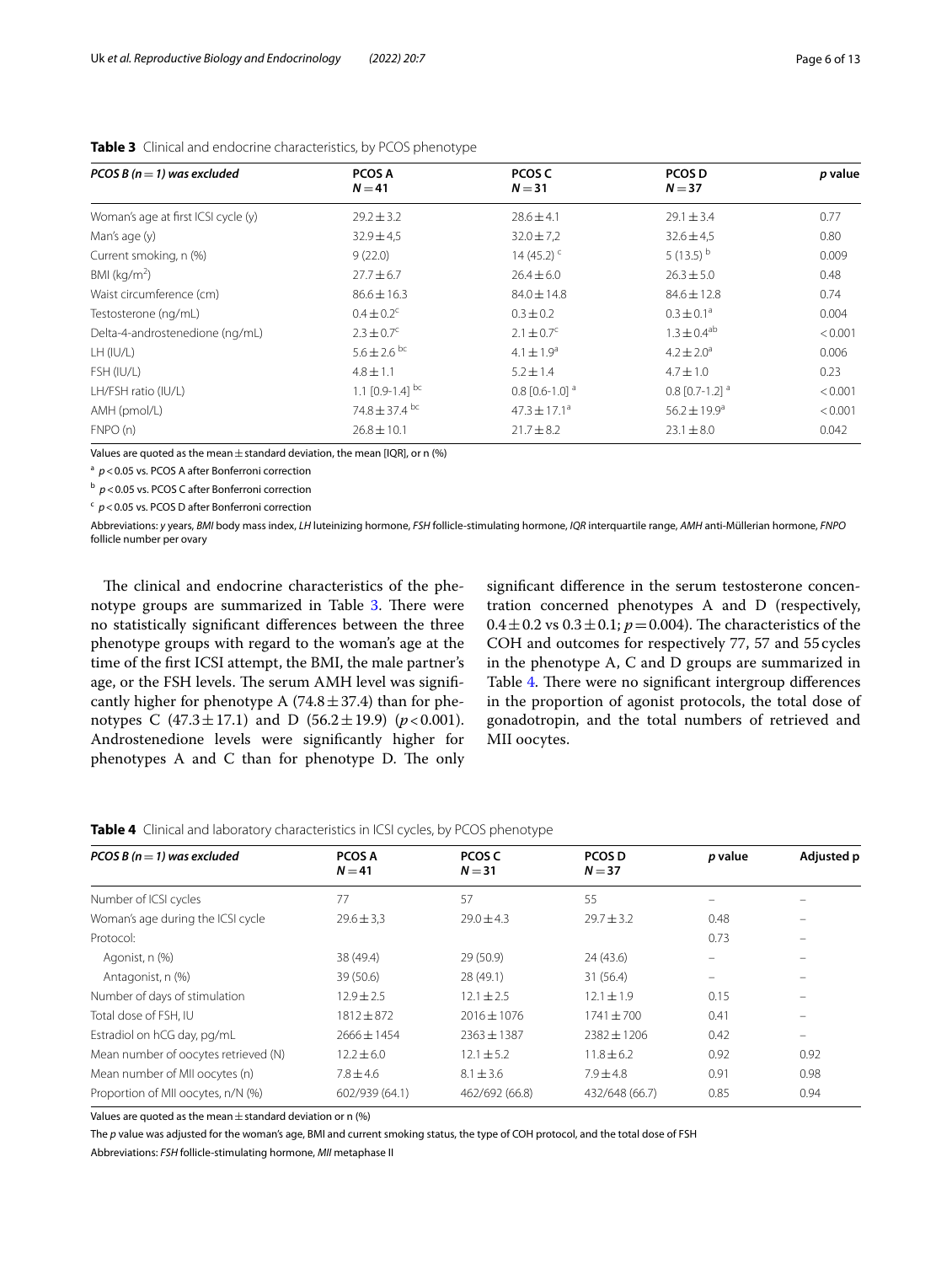The clinical and endocrine characteristics of the PCOS, PCOM-only and control groups are summarized in sup-plemental Table [1](#page-10-14). The BMI was significantly higher in the PCOS group than in the control group  $(p=0.025)$ . The waist circumference was significantly higher in the PCOS group than in the control group  $(85.0 \pm 14.7 \text{ vs }$ 78.5 $\pm$ 12.3,  $p=0.012$ ). The serum testosterone level and the serum delta-4 androstenedione level were significantly higher  $(p < 0.001$  and  $< 0.001$ , respectively) in the PCOS group than in the PCOM-only and control groups. Furthermore, the LH/FSH ratio was signifcantly higher in the PCOS group than in the two other groups. The antral follicle count and serum AMH levels were signifcantly higher (i) in the PCOS group than in the PCOM-only and control groups, and (ii) in the PCOMonly group than in the control group (Supplemental Table [1](#page-10-14)). There were no significant intergroup differences in the woman's age, the duration of stimulation, and the serum estradiol level on the trigger day. The numbers of retrieved oocytes and MII oocytes were signifcantly higher in the PCOS and PCOM-only groups per cycle (respectively:  $12.0 \pm 5.7$ ;  $7.9 \pm 4.3$ ) and PCOM-only groups (respectively:  $12.4 \pm 6.2$ ;  $7.9 \pm 4.2$ ) than in control group (respectively:  $9.5 \pm 4.7$ ;  $6.2 \pm 3.9$ ). However, no difference was found in the mature oocyte rate between the three groups (supplemental Table [2\)](#page-10-14).

#### **Oocyte morphology comparison**

A total of 3312 oocytes were assessed morphologically: 1523 oocytes in the PCOS group; 1059 in the PCOMonly group; 730 in the control group.

After adjustment for the woman's age, BMI and smoking status and the total dose of FSH administered, a detailed analysis of each morphologic abnormality did not reveal any signifcant diferences between the three PCOS phenotypes (Table [5\)](#page-6-0). The percentages of normal oocytes were similar for PCOS phenotypes A, C and D (percentages (95%CI): 35.2% (31.5 to 39.1%), 25.8% (21.9 to 29.9%) and 34.0% (29.7 to 38.6%), adjusted  $p=0.13$ ). Similarly, there were no intergroup diferences in oocyte morphologic quality (as expressed by the AOQI (means (95% CI)) for A, C and D respectively: 0.76 (0.68 to 0.85), 0.85 (0.72 to 0.98), 0.75 (0.64 to 0.86), adjusted  $p=0.40$ ) and the MOMS for A, C and D respectively: 1.31 (1.04-1.46), 1.30 (1.10-1.50), 1.27 (1.08-1.46), adjusted  $p = (0.83)$ .

Lastly, there were no diferences between the PCOS, PCOM-only and control groups in the normal oocyte rate (adjusted percentages (95%CI): 31.8% (29.5 to 34.2%), 30.6% (27.9 to 33.4%), 27.8% (24.7 to 31.2%) respectively, adjusted  $p=0.90$ ), the AOQI or the MOMS (Supplemental Table [3\)](#page-10-14).

|                                                    | <b>PCOS A</b><br>$N = 41$               | PCOS C<br>$N = 31$                      | PCOS D<br>$N = 37$                      | p value | Adjusted p |
|----------------------------------------------------|-----------------------------------------|-----------------------------------------|-----------------------------------------|---------|------------|
| Number of MII oocytes                              | 602                                     | 462                                     | 432                                     |         |            |
| Normal oocytes, n (%)                              | 212<br>$(35.2 [31.5 \text{ to } 39.1])$ | 119<br>(25.8 [21.9 to 29.9])            | 147<br>(34.0 [29.7 to 38.6])            | 0.031   | 0.13       |
| Fragmented or abnormal FPB, n (%)                  | 299<br>(49.7 [45.7 to 53.7])            | 245<br>$(53.0 [48.5 \text{ to } 57.5])$ | 241<br>$(55.8 \; [51.1 \; to \; 60.4])$ | 0.16    | 0.15       |
| Abnormal zona pellucida, n (%)                     | 8<br>(1.3 [0.7 to 2.6])                 | 6<br>(1.3 [0.6 to 2.9])                 | 3<br>(0.7 [0.2 to 2.1])                 | 0.60    | 0.75       |
| Large perivitelline space, n (%)                   | 49<br>(8.1 [6.2 to 10.6])               | 56<br>(12.1 [9.4 to 15.4])              | 29<br>(6.7 [4.7 to 9.5])                | 0.36    | 0.34       |
| Material in perivitelline space, n (%)             | 68<br>(11.3 [9.0 to 14.1])              | 52<br>(11.3 [8.9 to 14.5])              | 41<br>(9.5 [7.1 to 12.6])               | 0.89    | 0.80       |
| Abnormal shape of oocyte, n (%)                    | 19<br>(3.2 [2.0 to 4.9])                | 14<br>(3.0 [1.8 to 5.1])                | 9<br>(2.1 [1.1 to 4.0])                 | 0.41    | 0.39       |
| Granular cytoplasm, n (%)                          | 21<br>(3.5 [2.3 to 5.3])                | 16<br>(3.5 [2.1 to 5.6])                | 16<br>$(3.7 [2.3 \text{ to } 6.0])$     | 0.92    | 0.81       |
| Intracytoplasmic vacuoles, n (%)                   | $12 \overline{ }$<br>(2.0 [1.1 to 3.5]) | 15<br>(3.3 [2.0 to 5.3])                | 3<br>(0.7 [0.2 to 2.1])                 | 0.049   | 0.053      |
| AOQI, mean $\pm$ SD <sup>a</sup>                   | $0.76$ [0.68 to 0.85]                   | 0.85 [0.72 to 0.98]                     | $0.75$ [0.64 to 0.86]                   | 0.29    | 0.40       |
| average MOMS per cycle, mean $\pm$ SD <sup>a</sup> | 1.31 [1.04 to 1.46]                     | 1.30 [1.10 to 1.50]                     | 1.27 [1.08 to 1.46]                     | 0.80    | 0.83       |

#### <span id="page-6-0"></span>**Table 5** Oocyte morphologic quality, by PCOS phenotype

Values are quoted as the mean [95%CI] or n (% [95%CI]). The *p* value was adjusted for the woman's age, BMI and current smoking status, the type of COH protocol, and the total dose of FSH

Abbreviations: *MII* metaphase II, *FPB* frst polar body, *ZP* zona pellucida, *AOQI* average oocyte quality index, *MOMS* metaphase II oocyte morphologic score

<sup>a</sup> The AOQI score considers all the oocyte morphologic abnormalities per cycle (Sigala et al., 2015 [\[36\]](#page-11-18)), while the MOMS takes account of the morphologic abnormalities per oocyte. However, the MOMS was averaged by cycle here, in order to compare the groups (Rienzi et al., 2008 [\[37\]](#page-11-19))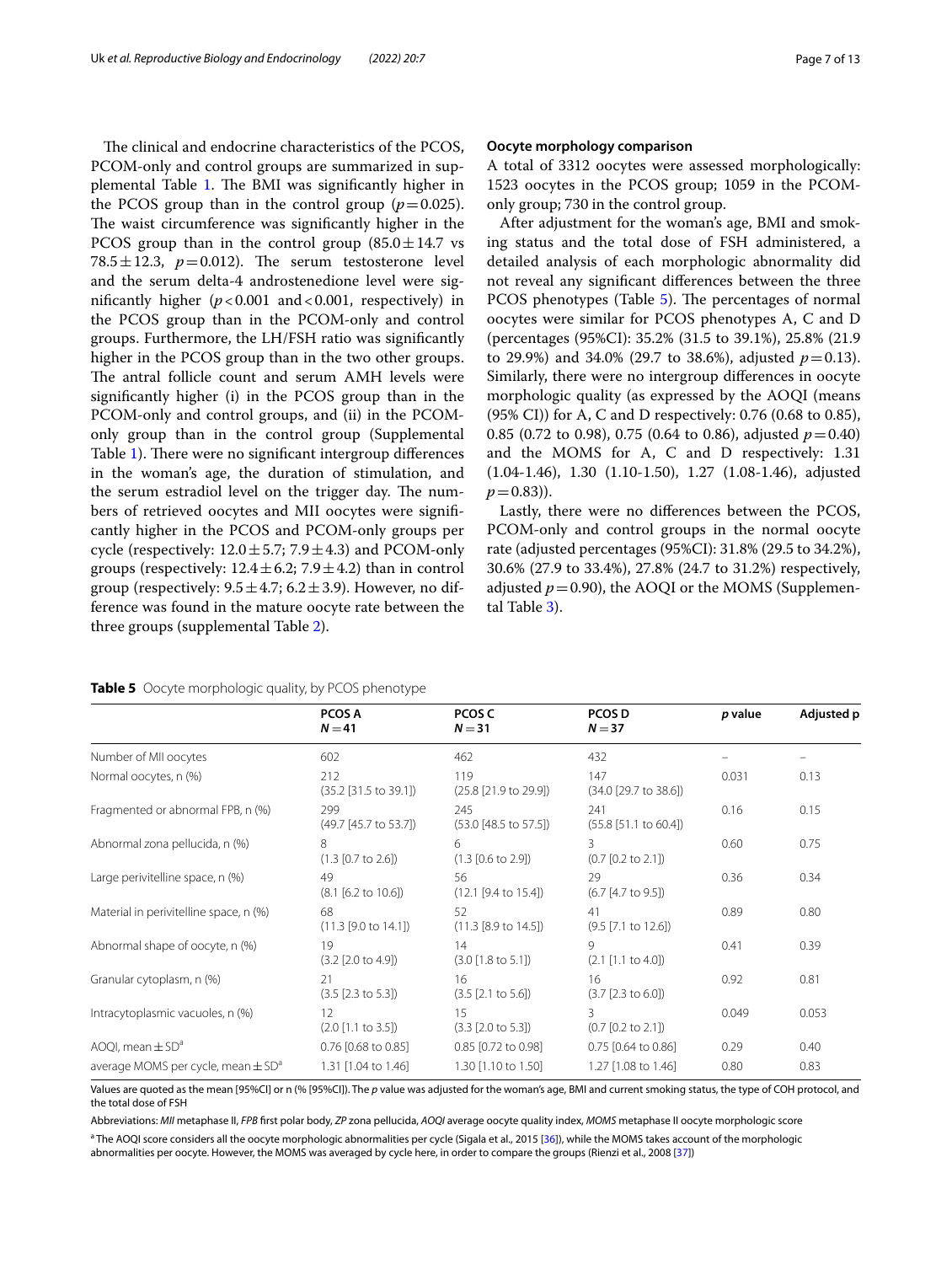|                                                                          | <b>PCOS A</b>                             | PCOS C                                                      | <b>PCOS D</b>                    |      | p value Adjusted p |
|--------------------------------------------------------------------------|-------------------------------------------|-------------------------------------------------------------|----------------------------------|------|--------------------|
| Number of ICSI cycles                                                    | 70                                        | 48                                                          | 42                               |      |                    |
| Fertilization rate, $n/n_{\text{MII}}$ (%)                               | 331/536<br>(61.8 [55.4 to 68.8])          | 233/394<br>(59.1 [52.0 to 67.2])                            | 205/346<br>(59.2 [51.7 to 67.9]) | 0.93 | 0.93               |
| Number of day 2-3 embryos                                                | 4.6 $[4.1 \text{ to } 5.1]$               | 4.6 $[4.1 \text{ to } 5.3]$                                 | 4.8 [4.2 to 5.5]                 | 0.92 | 0.84               |
| Grade 1 embryos $(\%)^*$                                                 |                                           | 159/319 (49.8 [42.7 to 58.2]) 113/222 (50.9 [42.3 to 61.2]) | 104/201 (51.7 [42.7 to 62.7])    | 0.93 | 0.86               |
| Grade 3 embryos $(\%)^*$                                                 | 130/319<br>(40.8 [34.3 to 48.4])          | 89/222<br>(40.1 [32.6 to 46.8])                             | 75/201<br>(37.3 [29.8 to 46.8])  | 0.76 | 0.58               |
| Number of frozen embryos (n) $*$                                         | 1.7 [1.4 to 2.0]                          | $1.5$ [1.2 to 1.9]                                          | $2.0$ [1.6 to 2.5]               | 0.59 | 0.57               |
| Fresh transferred embryos $(n)^*$                                        | $1.4$ [1.1 to 1.7]                        | $1.6$ [1.3 to 2.0]                                          | $1.4$ [1.1 to 1.8]               | 0.42 | 0.39               |
| Implantation rate, n/n <sub>embryos transferred</sub><br>$(%)^*$         | 28/89<br>(31.5 [21.7 to 45.6])            | 21/73<br>(28.8 [18.8 to 44.1])                              | 18/56<br>(32.1 [20.3 to 51.0])   | 0.79 | 0.82               |
| CPR, n/n <sub>transfers with fresh embryos</sub> (%)*                    | 26/53<br>(49.1 [36.0 to 62.3])            | 20/39<br>(51.3 [36.0 to 66.4])                              | 15/33<br>(45.5 [29.6 to 62.3])   | 0.88 | $0.71^{f}$         |
| Live birth rate, n/n <sub>transfers</sub> with fresh embryos<br>$(96)^*$ | 19/53<br>(35.8 [24.2 to 49.5])            | 16/39<br>(41.0 [26.9 to 56.8])                              | 13/33<br>(39.4 [24.4 to 56.6])   | 0.92 | 0.44               |
| Miscarriage rate, n/n <sub>clinical pregnancy</sub> (%)*                 | 5/26<br>(19.2 [8.2 to 38.7])              | 3/20<br>(15.0 [4.9 to 37.6])                                | 2/15<br>(13.3 [3.4 to 40.5])     | 0.89 | <b>NA</b>          |
| Cumulative CPR, n/n <sub>total transfers</sub> (%)                       | 33/94<br>(35.1 [25.0 to 49.4])            | 26/65<br>(40.0 [27.2 to 58.8])                              | 29/68<br>(42.6 [28.4 to 59.6])   | 0.51 | $0.43*$            |
| Cumulative CPR, n/n <sub>cycles</sub> (%)                                | 33/70<br>$(47.1 [33.5 \text{ to } 66.3])$ | 26/48<br>(54.2 [36.9 to 79.6])                              | 29/42<br>(69.0 [48.0 to 99.4])   | 0.15 | $0.18^{#}$         |

#### <span id="page-7-0"></span>**Table 6** Embryo morphologic quality and ICSI outcomes, by PCOS phenotype

Values are quoted as the mean [95% CI] or no./total no. (rate [95%CI] in %). The *p* value was adjusted for the woman's age, BMI and current smoking status, the type of COH protocol, and the total dose of rFSH

ƒ additionally adjusted for the number of fresh embryos transferred

# additionally adjusted for the total number of embryos transferred

Abbreviations: *CPR* clinical pregnancy rate, *NA* not applicable, due to low frequencies

ǂ cycles with no embryos obtained on day 2-3 were excluded

\* cycles with embryo transfer on day 5-6 and cycles with a "freeze-all" strategy were excluded

#### **ICSI outcomes**

After the exclusion of ICSI cycles requiring frozenthawed sperm, the ICSI outcomes are shown in Table [6](#page-7-0). There was no significant phenotype-related difference in the fertilization rate (percentages (95%CI) for A, C and D respectively: 61.8% (55.4 to 68.8%), 59.1% (52.0 to 67.2%), 59.2% (51.7 to 67.9%), adjusted  $p = 0.93$ ) or the mean number of day 2-3 embryos obtained (mean (95% CI)) for A, C and D respectively: 4.6 (4.1-5.1), 4.6  $(4.1-5.3)$ , 4.8  $(4.2-5.5)$ ,  $p=0.84$ ). The percentages of good quality (grade 1) embryos (percentage (95%CI) for A, C and D respectively: 49.8% (42.7 to 58.2%), 50.9% (42.3 to 61.2%), 51.7% (42.7 to 62.7%), adjusted  $p = 0.86$ ) and poor quality (grade 3) embryos (percentage (95%CI) for A, C and D respectively: 40.8% (34.3 to 48.4%), 40.1% (32.5 to 49.4%), 37.3% (29.7 to 46.8%), adjusted  $p = 0.58$ ) were also similar in the three phenotype groups. After adjustment for confounding factors we did not detect any intergroup differences in the IR, CPR, LBR, MR, and cumulative CPR. With regard to ICSI outcomes, only the number of D2-D3 embryos and the number of frozen embryos were significantly higher in the PCOS group than in the PCOM and control groups (Supplemental Table [4\)](#page-10-14).

#### **Discussion**

Although a few published studies have investigated reproductive IVF/ICSI outcomes among women with PCOS, oocyte morphologic quality for the various PCOS phenotypes has not previously been described. Indeed, previous research by our group found that oocyte quality was similar in a PCOM group and a control women; however, the study's PCOM group contained a mixture of PCOM-only women and PCOS women [\[36](#page-11-18)]. It is well established that PCOM is a distinct phenotype and is not the same as PCOS [[31](#page-11-13)]. We therefore decided to investigate oocyte morphology among the diferent PCOS phenotypes. To the best of our knowledge, the present study is the frst to have addressed this topic. Our study population was homogenous and met strict inclusion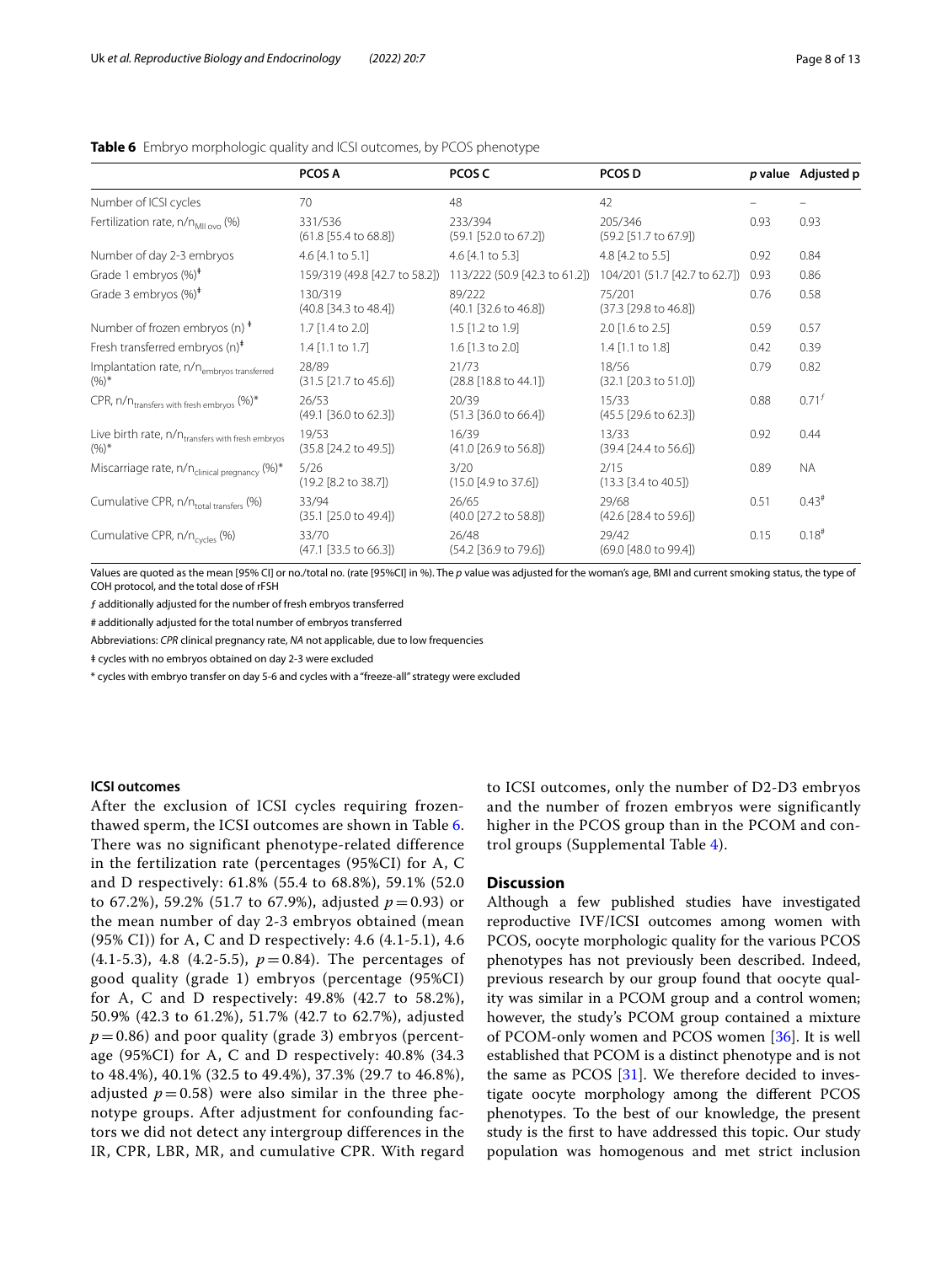criteria - including ICSI for male infertility only. All cases with potential female infertility other than PCOS were excluded.

Importantly, we did not detect any signifcant diferences in oocyte morphologic quality or embryo quality between the PCOS phenotypes A, C and D. This unexpected observation challenges a number of preconceived ideas. Firstly, some researchers have reported that relative to healthy women in IVF and ICSI programs, phenotypes A and B (considered to the most severe, with an increased risk of comorbidities such as hyperinsulinism and metabolic disorder) are associated with a lower pregnancy rate [\[18\]](#page-11-1) and a greater risk of adverse outcomes in pregnancy [[16\]](#page-10-13). It has been suggested that these poor outcomes are related to low oocyte quality or competence. Secondly, the cardinal features of PCOS (i.e. OA, HA, and PCOM) are suspected to have an adverse impact (independently or combined) on oocyte quality [\[15](#page-10-12)]. Indeed, androgens are involved in folliculogenesis, and a hyperandrogenic environment leads to abnormal folliculogenesis, prematurely activated follicles, mitochondrial abnormalities, and failure of meiosis progression to MII. Furthermore, HA is known to induce premature luteinization of the granulosa cells, which prevents them from progressing to physiological atresia. It has been shown that OA is associated with an alteration in the insulin growth factor (IGF) pathway, which is involved in embryonic development and blastocyst formation [[12\]](#page-10-8). However, the true extent of the IGF pathway's involvement in the pathogenesis of PCOS is still unknown. Hence, the impact of oligo-anovulation on oocyte quality and reproductive outcomes (with the exception of the pregnancy rate per cycle) has yet to be determined [[15\]](#page-10-12). Likewise, the impact of HA on oocyte quality is subject to debate. Some researchers have highlighted a negative efect of androgens on oocyte maturity in animal models [[39\]](#page-11-21), and others have demonstrated the androgens' fundamental role in early folliculogenesis and the pre-ovulatory follicular stages  $[40]$  $[40]$ . The elevated androgen levels in PCOS might lead to excess AMH secretion, which in turn is involved in so-called "follicular arrest" in the ovaries [\[34](#page-11-16), [41\]](#page-11-23). In contrast, Gaddas and colleagues (2016) did not fnd any negative impact of biochemical HA on conventional IVF or ICSI outcomes in women with PCOS [\[17](#page-11-24)]. Furthermore, a study by Palomba and colleagues (2010) did not show any signifcant efects of clinically defned HA and PCOM (PCOS phenotype C) [\[16](#page-10-13)], which is in line with our present results. Lastly, our comparison of oocyte quality in PCOS, PCOM-only and controls gave much the same results as the only two other studies to have evaluated morphologic abnormalities of the oocytes [[10,](#page-10-9) [36](#page-11-18)].

Our present results confrmed the above-mentioned observation for clinical and endocrine features in PCOS phenotype groups. Firstly, we did not fnd any diferences in the woman's BMI between the three A, C and D phenotypes - as also reported in a recent case-control study [[42\]](#page-11-25). Secondly, the PCOS phenotype A population exhibited the highest AMH levels, which is in line with previous reports [\[18](#page-11-1), [19,](#page-11-0) [42](#page-11-25), [43](#page-11-26)]. Furthermore, the severity of OA appeared to be correlated with an elevated serum AMH level [[44,](#page-11-27) [45\]](#page-11-28). We discovered that serum delta-4-androstenedione levels were higher for PCOS phenotype A than for phenotype D, and that LH and AMH levels were higher for phenotype A than for phenotypes C and D. These results are also in line with another recent report [\[19\]](#page-11-0).

It is acknowledged that oocyte morphology is an easily assessed, non-invasive marker of oocyte quality. Some oocyte abnormalities (i.e. a large perivitelline space, the presence of cytoplasmic vacuoles, or an abnormal shape) are known to be associated with poor reproductive outcomes [[33](#page-11-15), [37,](#page-11-19) [40,](#page-11-22) [41](#page-11-23), [46\]](#page-11-29). In contrast, some researchers did not fnd any diferences in these morphological parameters [[34](#page-11-16), [47](#page-11-30), [48](#page-11-31)]. Likewise, our study did not evidence an adverse relationship between individual oocyte morphologic abnormalities and the ICSI outcomes. Consequently, the oocyte morphology's predictive value is still subject to debate [[49–](#page-11-32)[52](#page-11-33)]. We therefore assessed oocyte quality with regard to not only the extra- and intra-cytoplasmic abnormalities described above but also two scoring systems. Each oocyte abnormality is considered separately in the AOQI, [\[36\]](#page-11-18), whereas the presence of specifc oocyte features are computed in the MOMS. In the present study, we did not detect any diferences between the PCOS phenotypes A, C and D with regard to the AOQI or the MOMS.

In line with previous reports of similar embryo quality in PCOS and non-PCOS patients [[8,](#page-10-6) [10](#page-10-9), [53,](#page-11-34) [54](#page-11-35)], we did not observed interphenotype diferences in these variables or, indeed, in reproductive outcomes. This contrast with recent reports in which PCOS A and B were associated with a lower clinical pregnancy rate [[18](#page-11-1)] and PCOS phenotypes with HA were associated with a lower cumulative live birth rates, when compared with normo-androgenic counterparts [\[55](#page-11-36)]. This discrepancy might be due to our strict inclusion criteria and thus our small study population. Due to our relatively small study sample size, we cannot exclude that several associations were overlooked due to a lack of adequate statistical power. For this reason, our results regarding reproductive outcomes, should be interpreted with caution and furthers studies are warranted to confrm our fndings.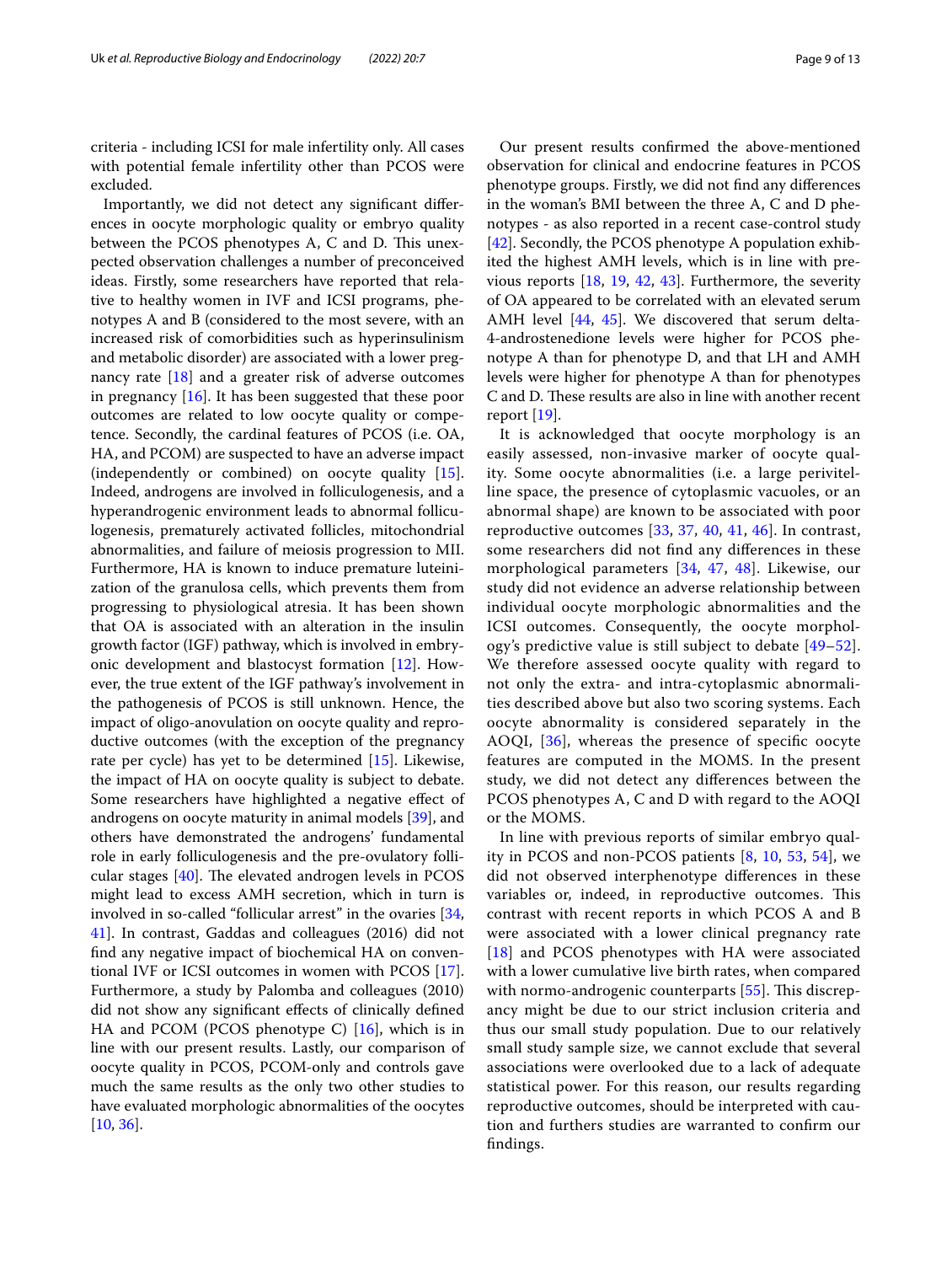Our study had a number of limitations. Firstly, we cannot draw any conclusions with regard to the PCOS phenotype B because we used the serum AMH level as a surrogate marker of PCOM. In fact, our patients with PCOS patients were diagnosed according to the revised Rotterdam criteria [[3](#page-10-15), [25,](#page-11-7) [33\]](#page-11-15). Secondly, we used a serum AMH threshold concentration > 35 pmol/l for the PCOM group in our study [[28](#page-11-10), [29](#page-11-11)] This threshold was established with an assay kit that is no longer commercially available [[56](#page-11-37)]. For consistency, the inclusion period for the PCOS, PCOM-only and control groups was restricted to the time when we used the AMH assay; this also explains why our study population was small. Some researchers consider that the serum AMH level is a more reproducible, more sensitive variable than the FNPO [\[16,](#page-10-13) [28,](#page-11-10) [29](#page-11-11), [44,](#page-11-27) [57](#page-12-0), [58\]](#page-12-1). The FNPO threshold of 12 in the 2003 Rotterdam criteria is outdated and leads to overestimation of the prevalence of PCOM in the general population [\[32,](#page-11-14) [59](#page-12-2)]. Consequently, we decided to use the FNPO threshold of 19 reported in a cluster analysis [[28](#page-11-10)]. This value is also close to that given in international evidence-based guidelines for the assessment and management of PCOS from 2018 [[4\]](#page-10-2). An AMH assay and pelvic ultrasound should be used together to determine the presence of PCOM and thus correct a false negative for one or the other. Hence, their combined use, causes the phenotype B to almost completely disappear [[29](#page-11-11)]. Nevertheless, we would like to point out that the results in terms of pregnancy rates of ICSI cycles are presented for information purposes only; our aim was to focus on oocyte morphology as a possible marker of oocyte quality in women with PCOS. Therefore, it is difficult to compare the pregnancy rates results with previous studies, since our classification into A, B, C and D phenotypes is also based on the result of AMH levels  $[29]$  $[29]$  $[29]$ , unlike those other studies  $[18, 55]$  $[18, 55]$  $[18, 55]$  $[18, 55]$  $[18, 55]$ . Indeed, in our experience, a high AMH level with a specific threshold adapted to the assay technique and determined in cluster analysis can be considered as a biological equivalent of PCOM as we previously published [[28](#page-11-10), [44](#page-11-27), [56](#page-11-37), [60\]](#page-12-3). Moreover, in these studies, several confounding factors that could affect the results were not taken into account in the statistical analysis, such as smoking status or additional causes of women infertility (endometriosis).

Secondly, our study's retrospective, single-center design was associated with inherent bias. Nonetheless, the single-center design enabled us to generate novel data in a homogeneous patient population. All the women received standardized care, and the proportion of missing data was very low - constituting key study strengths. Furthermore, we used very strict inclusion and non-inclusion criteria, notably with regard to any diferential diagnoses; this also explains why the study population was relatively small. Furthermore, we used Poisson and logistic regressions to assess the efect of potential confounding factors. One limitation of this study was represented by the technical improvement of ultrasound over the past 10 years which can impact the antral follicle assessment, in particular regarding small follicles. Nevertheless, our FNPO values were all obtained with transvaginal ultrasound using a 5–9 mHz probe, based on a routinely standardized protocol in order to minimize the impact of technology improvement on follicle counting.

Additionally, the type of gonadotropin used in ovarian stimulation in patients undergoing IVF/ICSI was not taken into account in the interpretation of oocyte morphology in PCOS women. Indeed, most of the data are rather in favor of an equal efficiency of the diferent types of gonadotropins during a COH protocol. The recent ESHRE recommendations concerning ovarian stimulation in IVF states that "The use of recombinant FSH (rFSH) and human menopausal gonadotropin (hMG) for ovarian stimulation is equally recommended" [[61](#page-12-4), [62](#page-12-5)]. However, some studies have assessed the impact of gonadotropin used for COH protocol in the oocyte and/or the embryo quality [\[63](#page-12-6), [64](#page-12-7)]. The study by Ziebe et al.  $[63]$  $[63]$  has assessed the effects of gonadotropin type on early embryonic morphology up to day 3 of development, which appeared to be somewhat better with hMG, but it did not include women with PCOS. Indeed, only one study has assessed the impact of gonadotropin type used for COH protocol in women with PCOS [\[64\]](#page-12-7), showing a significantly lower estradiol peak (E2), fewer intermediate-sized follicles, lower number of oocytes retrieved and MII oocytes in hMG-group in comparison with recombinant FSHgroup. However, there were no signifcant diferences in the number of fertilized oocytes, fertilization rates, top embryo quality, nor in the pregnancy rates between the two groups. Additionally, the authors did not assess the oocyte morphology.

Finally, we did not investigate whether the metabolic profle (in particular insulin resistance and hyperinsulinemia) in PCOS women could impact oocyte morphology in our study. Indeed, some authors have demonstrated in a mice model that insulin resistance impaired both oocyte quality and embryo development [\[65](#page-12-8)]. By consequent, the comparison of detailed metabolic profle in PCOS women in addition to the PCOS phenotype (according Rotterdam) could be of interest in the evaluation of oocyte quality and ICSI outcomes in futures prospective studies.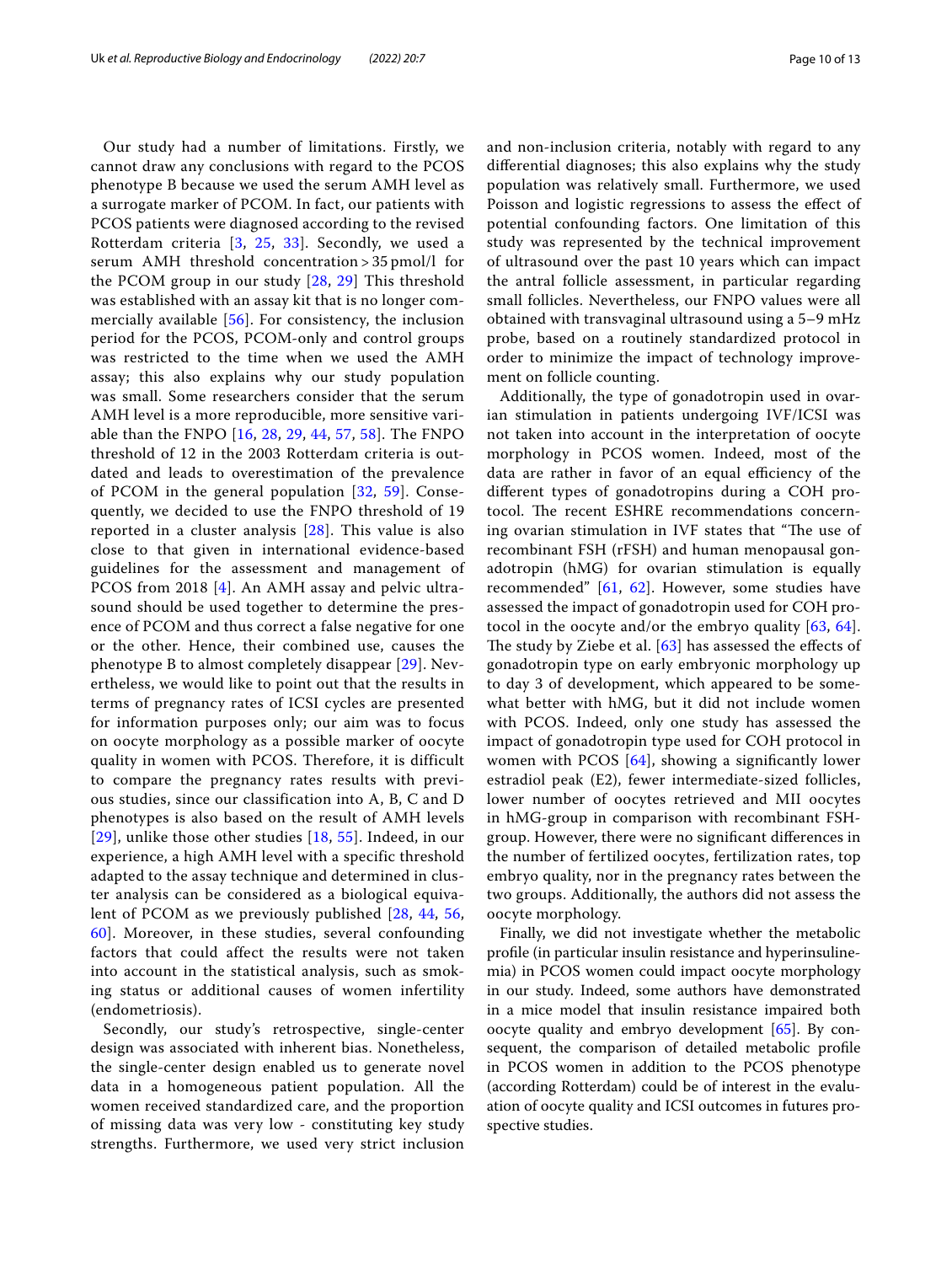In summary, our results showed that PCOS A, C and D phenotypes did not difer signifcantly with regard to oocyte morphologic quality and thus suggest that no single PCOS phenotype is associated with poor quality. Our results also suggest that the phenotype A (considered to be the most severe phenotype) is not associated with especially poor reproductive outcomes. Further studies are required to confrm these fndings and characterize the underlying mechanisms.

#### **Abbreviations**

17-OHP: 17-hydroxyprogesterone; AMH: Anti-Müllerian hormone; AOQI: Average oocyte quality index; BMI: Body mass index; COH: Controlled ovarian hyperstimulation; CPR: Clinical pregnancy rate; E2: Estradiol; FNPO: Follicle number per ovary; FR: Fertilization rate; GEE: Generalized estimating equation; GnRH: Gonadotropin-releasing hormone; HA: Hyperandrogenism; hCG: Human chorionic gonadotropin; ICSI: Intracytoplasmic sperm injection; IQR: Interquartile range; IR: Implantation rate; IVF: In vitro fertilization; LBR: Live birth rate; MOMS: Metaphase (M)II oocyte morphologic score; MR: Miscarriage rate; OA: Oligo-ovulation/anovulation; PCOM: Polycystic ovarian morphology; PCOS: Polycystic ovary syndrome; PVS: Perivitelline space; TT: Total testosterone.

#### **Supplementary Information**

The online version contains supplementary material available at [https://doi.](https://doi.org/10.1186/s12958-021-00874-2) [org/10.1186/s12958-021-00874-2](https://doi.org/10.1186/s12958-021-00874-2).

#### <span id="page-10-14"></span>**Additional fle 1.**

#### **Acknowledgements**

We thank David Fraser for revising the manuscript and English language editing.

#### **Authors' contributions**

A.U. contributed to manuscript drafting and critical discussion. C.G contributed to data acquisition. C.D, L.K and D.D. contributed to critical discussion. H.B. contributed to analysis of data. A.L.B. and G.R. contributed to study design, execution, acquisition of data, interpretation of data, manuscript drafting, and critical discussion. M.S. contributed to critical discussion and English language editing. All authors read and approved the fnal manuscript.

#### **Funding**

No external funding was used for the study.

#### **Availability of data and materials**

The data sets used and/or analyzed during the current study are available from the database of the Lille University Medical IVF center's on reasonable request.

#### **Declarations**

#### **Ethics approval and consent to participate**

Informed consent was obtained from all the couples. In line with the French legislation on retrospective studies of routine clinical practice, the study protocol was approved by a hospital committee with competency for research not requiring approval by an institutional review board.

#### **Consent for publication**

Not applicable.

#### **Competing interests**

The authors declare that the research was conducted in the absence of any commercial or fnancial relationships that could be construed as a potential confict of interest.

#### **Author details**

<sup>1</sup> CHU Lille, Institut de Biologie de la Reproduction-Spermiologie-CECOS, Jeanne de Flandre Hospital, Lille, France. <sup>2</sup>Inserm UMR-S 1172, Laboratory of Development and Plasticity of the Neuroendocrine Brain, Lille, France. Department of Medicine, University of Lille, Lille, France. <sup>4</sup>CHU Lille, Department of Endocrine Gynecology and Reproductive Medicine, Jeanne de Flandre Hospital, Lille, France. <sup>5</sup>Inserm EA 4308 Gametogenèse et Qualité du Gamète, Institut de Biologie de la Reproduction-Spermiologie-CECOS, Lille, France. <sup>6</sup>Univ. Lille, CHU Lille, ULR 2694 - METRICS: Évaluation des Technologies de Santé et des Pratiques Médicales, Lille, France.

#### Received: 27 July 2021 Accepted: 7 December 2021 Published online: 05 January 2022

#### **References**

- <span id="page-10-0"></span>1. Norman RJ, Dewailly D, Legro RS, Hickey TE. Polycystic ovary syndrome. Lancet. 2007;370(9588):685–97.
- <span id="page-10-1"></span>2. Lizneva D, Suturina L, Walker W, Brakta S, Gavrilova-Jordan L, Azziz R. Criteria, prevalence, and phenotypes of polycystic ovary syndrome. Fertil Steril. 2016;106(1):6–15.
- <span id="page-10-15"></span>3. ESHRE/ASRM-Sponsored PCOS Consensus Workshop Group. Revised 2003 consensus on diagnostic criteria and long-term health risks related to polycystic ovary syndrome. Fertil Steril. 2004;81(1):19–25.
- <span id="page-10-2"></span>4. Teede HJ, Misso ML, Costello MF, et al. Recommendations from the international evidence-based guideline for the assessment and management of polycystic ovary syndrome. Hum Reprod. 2018;33(9):1602–18.
- <span id="page-10-3"></span>5. Azziz R, Carmina E, Chen Z, et al. Polycystic ovary syndrome. Nat Rev Dis Primer. 2016;2:16057.
- <span id="page-10-4"></span>6. ESHRE/ASRM-Sponsored PCOS Consensus Workshop Group. Consen‑ sus on infertility treatment related to polycystic ovary syndrome. Hum Reprod. 2008;23(3):462–77.
- <span id="page-10-5"></span>7. Balen AH, Morley LC, Misso M, et al. The management of anovulatory infertility in women with polycystic ovary syndrome: an analysis of the evidence to support the development of global WHO guidance. Hum Reprod Update. 2016;22(6):687–708.
- <span id="page-10-6"></span>8. Ludwig M, Finas DF, Al-Hasani S, Diedrich K, Ortmann O. Oocyte quality and treatment outcome in intracytoplasmic sperm injection cycles of polycystic ovarian syndrome patients. Hum Reprod. 1999;14(2):354–8.
- 9. Heijnen EMEW, Eijkemans MJC, Hughes EG, Laven JSE, Macklon NS, Fauser BCJM. A meta-analysis of outcomes of conventional IVF in women with polycystic ovary syndrome. Hum Reprod Update. 2006;12(1):13–21.
- <span id="page-10-9"></span>10. Sahu B, Ozturk O, Ranierri M, Serhal P. Comparison of oocyte quality and intracytoplasmic sperm injection outcome in women with isolated polycystic ovaries or polycystic ovarian syndrome. Arch Gynecol Obstet. 2008;277(3):239–44.
- <span id="page-10-7"></span>11. Kollmann M, Martins WP, Lima MLS, et al. Strategies for improving outcome of assisted reproduction in women with polycystic ovary syndrome: systematic review and meta-analysis. Ultrasound Obstet Gynecol. 2016;48(6):709–18.
- <span id="page-10-8"></span>12. Qiao J, Feng HL. Extra- and intra-ovarian factors in polycystic ovary syndrome: impact on oocyte maturation and embryo developmental competence. Hum Reprod Update. 2011;17(1):17–33.
- <span id="page-10-10"></span>13. Sengoku K, Tamate K, Takuma N, Yoshida T, Goishi K, Ishikawa M. The chromosomal normality of unfertilized oocytes from patients with polycystic ovarian syndrome. Hum Reprod. 1997;12(3):474–7.
- <span id="page-10-11"></span>14. Li HWR, Lee VCY, Lau EYL, Yeung WSB, Ho PC, Ng EHY. Cumulative live-birth rate in women with polycystic ovary syndrome or isolated polycystic ovaries undergoing in-vitro fertilisation treatment. J Assist Reprod Genet. 2014;31(2):205–11.
- <span id="page-10-12"></span>15. Palomba S, Daolio J, La Sala GB. Oocyte competence in women with polycystic ovary syndrome. Trends Endocrinol Metab. 2017;28(3):186–98.
- <span id="page-10-13"></span>16. Palomba S, Falbo A, Russo T, Tolino A, Orio F, Zullo F. Pregnancy in women with polycystic ovary syndrome: the efect of diferent phenotypes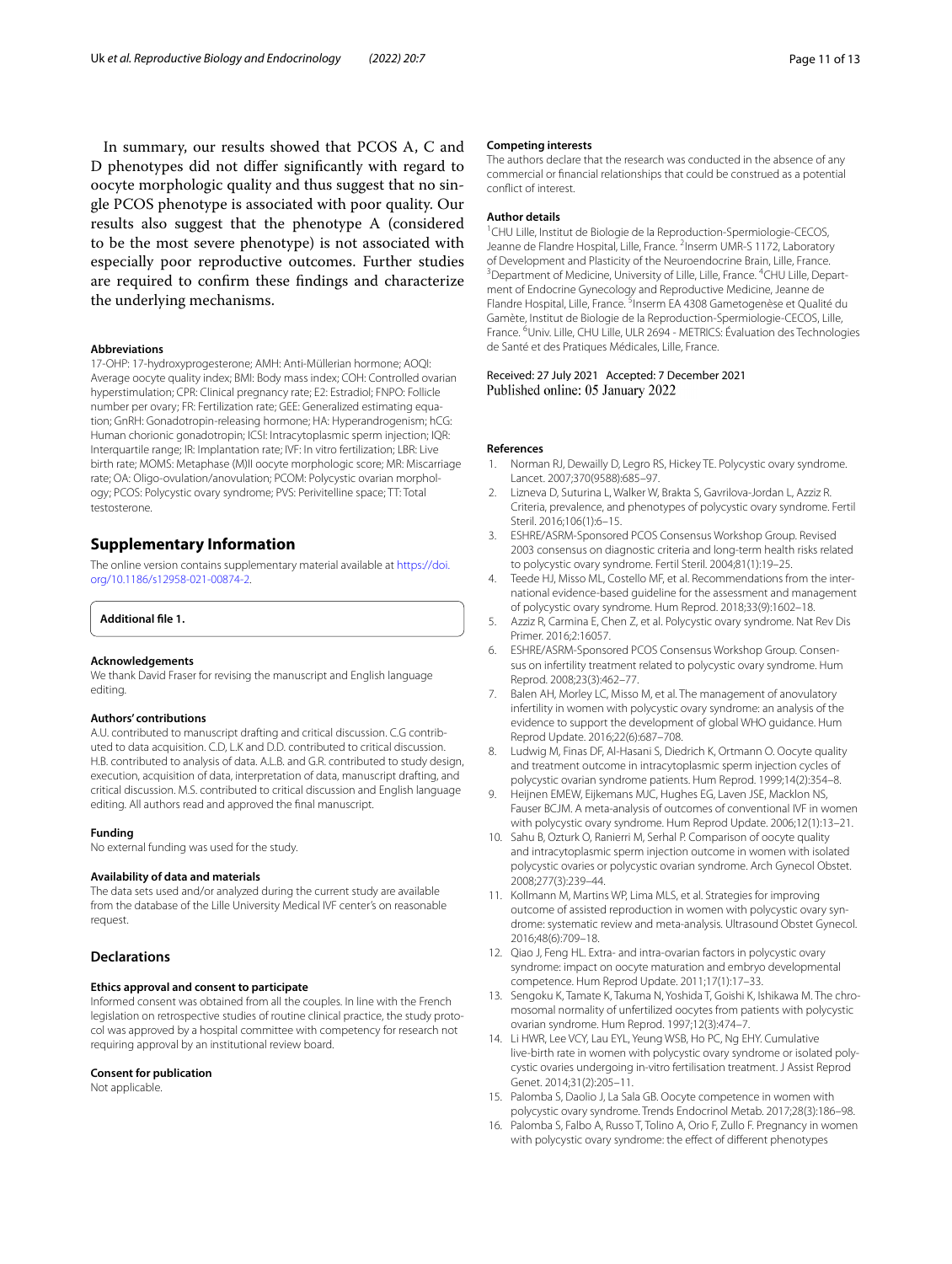and features on obstetric and neonatal outcomes. Fertil Steril. 2010;94(5):1805–11.

- <span id="page-11-24"></span>17. Gaddas M, Chaouache N, Ajina M, Tabka Z, Zaouali AM. Does Hyperandrogenic statute in the polycystic ovary syndrome constitute an obstacle to the success of in vitro fertilization? J Gynecol Obstet Biol Reprod. 2016;45(9):1091–8.
- <span id="page-11-1"></span>18. Ramezanali F, Ashraf M, Hemat M, Arabipoor A, Jalali S, Moini A. Assisted reproductive outcomes in women with diferent polycystic ovary syndrome phenotypes: the predictive value of anti-Müllerian hormone. Reprod BioMed Online. 2016;32(5):503–12.
- <span id="page-11-0"></span>19. Cela V, Obino MER, Alberga Y, et al. Ovarian response to controlled ovarian stimulation in women with diferent polycystic ovary syndrome phenotypes. Gynecol Endocrinol. 2018;34(6):518–23.
- <span id="page-11-2"></span>20. Dumesic DA, Oberfeld SE, Stener-Victorin E, Marshall JC, Laven JS, Legro RS. Scientific statement on the diagnostic criteria, epidemiology, pathophysiology, and molecular genetics of polycystic ovary syndrome. Endocr Rev. 2015;36(5):487–525.
- <span id="page-11-3"></span>21. Alikani M, Palermo G, Adler A, Bertoli M, Blake M, Cohen J. Intracytoplasmic sperm injection in dysmorphic human oocytes. Zygote. 1995;3(4):283–8.
- <span id="page-11-4"></span>22. Kahraman S, Yakin K, Dönmez E, et al. Relationship between granular cytoplasm of oocytes and pregnancy outcome following intracytoplasmic sperm injection. Hum Reprod. 2000;15(11):2390–3.
- <span id="page-11-5"></span>23. Gilchrist RB, Lane M, Thompson JG. Oocyte-secreted factors: regulators of cumulus cell function and oocyte quality. Hum Reprod Update. 2008;14(2):159–77.
- <span id="page-11-6"></span>24. Ebner T, Moser M, Tews G. Is oocyte morphology prognostic of embryo developmental potential after ICSI? Reprod BioMed Online. 2006;12(4):507–12.
- <span id="page-11-7"></span>25. Merviel P, Cabry R, Chardon K, et al. Impact of oocytes with CLCG on ICSI outcomes and their potential relation to pesticide exposure. J Ovarian Res. 2017;10(1):42.
- <span id="page-11-8"></span>26. von Elm E, Altman DG, Egger M, et al. The strengthening the reporting of observational studies in epidemiology (STROBE) statement: guidelines for reporting observational studies. Lancet. 2007;370(9596):1453–7.
- <span id="page-11-9"></span>27. Ferraretti AP, La Marca A, Fauser BCJM, Tarlatzis B, Nargund G, Gianaroli L. ESHRE consensus on the defnition of 'poor response' to ovarian stimulation for in vitro fertilization: the Bologna criteria. Hum Reprod. 2011;26(7):1616–24.
- <span id="page-11-10"></span>28. Dewailly D, Gronier H, Poncelet E, et al. Diagnosis of polycystic ovary syndrome (PCOS): revisiting the threshold values of follicle count on ultrasound and of the serum AMH level for the defnition of polycystic ovaries. Hum Reprod. 2011;26(11):3123–9.
- <span id="page-11-11"></span>29. Fraissinet A, Robin G, Pigny P, Lefebvre T, Catteau-Jonard S, Dewailly D. Use of the serum anti-Müllerian hormone assay as a surrogate for polycystic ovarian morphology: impact on diagnosis and phenotypic classifcation of polycystic ovary syndrome. Hum Reprod. 2017;32(8):1716–22.
- <span id="page-11-12"></span>30. Escobar-Morreale HF, Carmina E, Dewailly D, et al. Epidemiology, diagnosis and management of hirsutism: a consensus statement by the androgen excess and polycystic ovary syndrome society. Hum Reprod Update. 2012;18(2):146–70.
- <span id="page-11-13"></span>31. Catteau-Jonard S, Bancquart J, Poncelet E, Lefebvre-Maunoury C, Robin G, Dewailly D. Polycystic ovaries at ultrasound: normal variant or silent polycystic ovary syndrome? Ultrasound Obstet Gynecol. 2012;40(2):223–9.
- <span id="page-11-14"></span>32. Dewailly D. Diagnostic criteria for PCOS: is there a need for a rethink? Best Pract Res Clin Obstet Gynaecol. 2016;37:5–11.
- <span id="page-11-15"></span>33. Pigny P, Merlen E, Robert Y, et al. Elevated serum level of anti-mullerian hormone in patients with polycystic ovary syndrome: relationship to the ovarian follicle excess and to the follicular arrest. J Clin Endocrinol Metab. 2003;88(12):5957–62.
- <span id="page-11-16"></span>34. Jonard S, Dewailly D. The follicular excess in polycystic ovaries, due to intra-ovarian hyperandrogenism, may be the main culprit for the follicular arrest. Hum Reprod Update. 2004;10(2):107–17.
- <span id="page-11-17"></span>35. Alpha Scientists in Reproductive Medicine and ESHRE Special Interest Group of Embryology. The Istanbul consensus workshop on embryo assessment: proceedings of an expert meeting. Hum Reprod. 2011;26(6):1270–83.
- <span id="page-11-18"></span>36. Sigala J, Sifer C, Dewailly D, et al. Is polycystic ovarian morphology related to a poor oocyte quality after controlled ovarian hyperstimulation for intracytoplasmic sperm injection? Results from a prospective,

comparative study. Fertil Steril. 2015;103(1):112–8. [https://doi.org/10.](https://doi.org/10.1016/j.fertnstert.2014.09.040) [1016/j.fertnstert.2014.09.040](https://doi.org/10.1016/j.fertnstert.2014.09.040).

- <span id="page-11-19"></span>37. Rienzi L, Ubaldi FM, Iacobelli M, et al. Signifcance of metaphase II human oocyte morphology on ICSI outcome. Fertil Steril. 2008;90(5):1692–700.
- <span id="page-11-20"></span>38. Van Steirteghem AC, Nagy Z, Joris H, et al. High fertilization and implantation rates after intracytoplasmic sperm injection. Hum Reprod. 1993;8(7):1061–6.
- <span id="page-11-21"></span>39. Anderiesz C, Trounson AO. The effect of testosterone on the maturation and developmental capacity of murine oocytes in vitro. Hum Reprod. 1995;10(9):2377–81.
- <span id="page-11-22"></span>40. Hu Y-C, Wang P-H, Yeh S, et al. Subfertility and defective folliculogenesis in female mice lacking androgen receptor. Proc Natl Acad Sci U S A. 2004;101(31):11209–14.
- <span id="page-11-23"></span>41. Dewailly D, Robin G, Peigne M, Decanter C, Pigny P, Catteau-Jonard S. Interactions between androgens, FSH, anti-Müllerian hormone and estradiol during folliculogenesis in the human normal and polycystic ovary. Hum Reprod Update. 2016;22(6):709–24.
- <span id="page-11-25"></span>42. Jamil AS, Alalaf SK, Al-Tawil NG, Al-Shawaf T. Comparison of clinical and hormonal characteristics among four phenotypes of polycystic ovary syndrome based on the Rotterdam criteria. Arch Gynecol Obstet. 2016;293(2):447–56.
- <span id="page-11-26"></span>43. Piouka A, Farmakiotis D, Katsikis I, Macut D, Gerou S, Panidis D. Anti-Mullerian hormone levels refect severity of PCOS but are negatively infuenced by obesity: relationship with increased luteinizing hormone levels. Am J Physiol Endocrinol Metab. 2009;296(2):E238–43.
- <span id="page-11-27"></span>44. Pigny P, Jonard S, Robert Y, Dewailly D. Serum anti-Müllerian hormone as a surrogate for Antral follicle count for defnition of the polycystic ovary syndrome. J Clin Endocrinol Metab. 2006;91(3):941–5.
- <span id="page-11-28"></span>45. Bhide P, Kulkarni A, Dilgil M, et al. Phenotypic variation in anti-Mullerian hormone (AMH) production per follicle in women with polycystic ovary syndrome (PCOS) and isolated polycystic ovarian morphology (PCOM): an observational cross-sectional study. Gynecol Endocrinol. 2017;33(10):801–6.
- <span id="page-11-29"></span>46. Braga DPAF, Setti AS, de Figueira RCS, Machado RB, Iaconelli A, Borges E. Infuence of oocyte dysmorphisms on blastocyst formation and quality. Fertil Steril. 2013;100(3):748–54.
- <span id="page-11-30"></span>47. Sauerbrun-Cutler M-T, Vega M, Breborowicz A, et al. Oocyte zona pellucida dysmorphology is associated with diminished in-vitro fertilization success. J Ovarian Res. 2015;8:5.
- <span id="page-11-31"></span>48. Dal Canto M, Guglielmo MC, Mignini Renzini M, et al. Dysmorphic patterns are associated with cytoskeletal alterations in human oocytes. Hum Reprod. 2017;32(4):750–7.
- <span id="page-11-32"></span>49. De Sutter P, Dozortsev D, Qian C, Dhont M. Oocyte morphology does not correlate with fertilization rate and embryo quality after intracytoplasmic sperm injection. Hum Reprod. 1996;11(3):595–7.
- 50. Balaban B, Urman B, Sertac A, Alatas C, Aksoy S, Mercan R. Oocyte morphology does not afect fertilization rate, embryo quality and implantation rate after intracytoplasmic sperm injection. Hum Reprod. 1998;13(12):3431–3.
- 51. Setti AS, Figueira RCS, Braga DPAF, Colturato SS, Iaconelli A, Borges E. Relationship between oocyte abnormal morphology and intracytoplasmic sperm injection outcomes: a meta-analysis. Eur J Obstet Gynecol Reprod Biol. 2011;159(2):364–70.
- <span id="page-11-33"></span>52. Yu EJ, Ahn H, Lee JM, Jee BC, Kim SH. Fertilization and embryo quality of mature oocytes with specifc morphologic abnormalities. Clin Exp Reprod Med. 2015;42(4):156–62.
- <span id="page-11-34"></span>53. Esinler I, Bayar U, Bozdag G, Yarali H. Outcome of intracytoplasmic sperm injection in patients with polycystic ovary syndrome or isolated polycystic ovaries. Fertil Steril. 2005;84(4):932–7.
- <span id="page-11-35"></span>54. Kdous M, Chaker A, Zhioua A, Zhioua F. Oocyte and Embryo Quality and Outcome of ICSI Cycles in Patients With Polycystic Ovary Syndrome (PCOS) Versus Normo-Ovulatory. J Gynécologie Obstétrique Biol Reprod. 2009;38(2):133–43 Published online March 30, 2009.
- <span id="page-11-36"></span>55. De Vos M, Pareyn S, Drakopoulos P, et al. Cumulative live birth rates after IVF in patients with polycystic ovaries: phenotype matters. Reprod BioMed Online. 2018;37(2):163–71.
- <span id="page-11-37"></span>56. Pigny P, Gorisse E, Ghulam A, Robin G, Catteau-Jonard S, Duhamel A, et al. Comparative assessment of fve serum antimüllerian hormone assays for the diagnosis of polycystic ovary syndrome. Fertil Steril. 2016;105(4):1063–1069.e3.